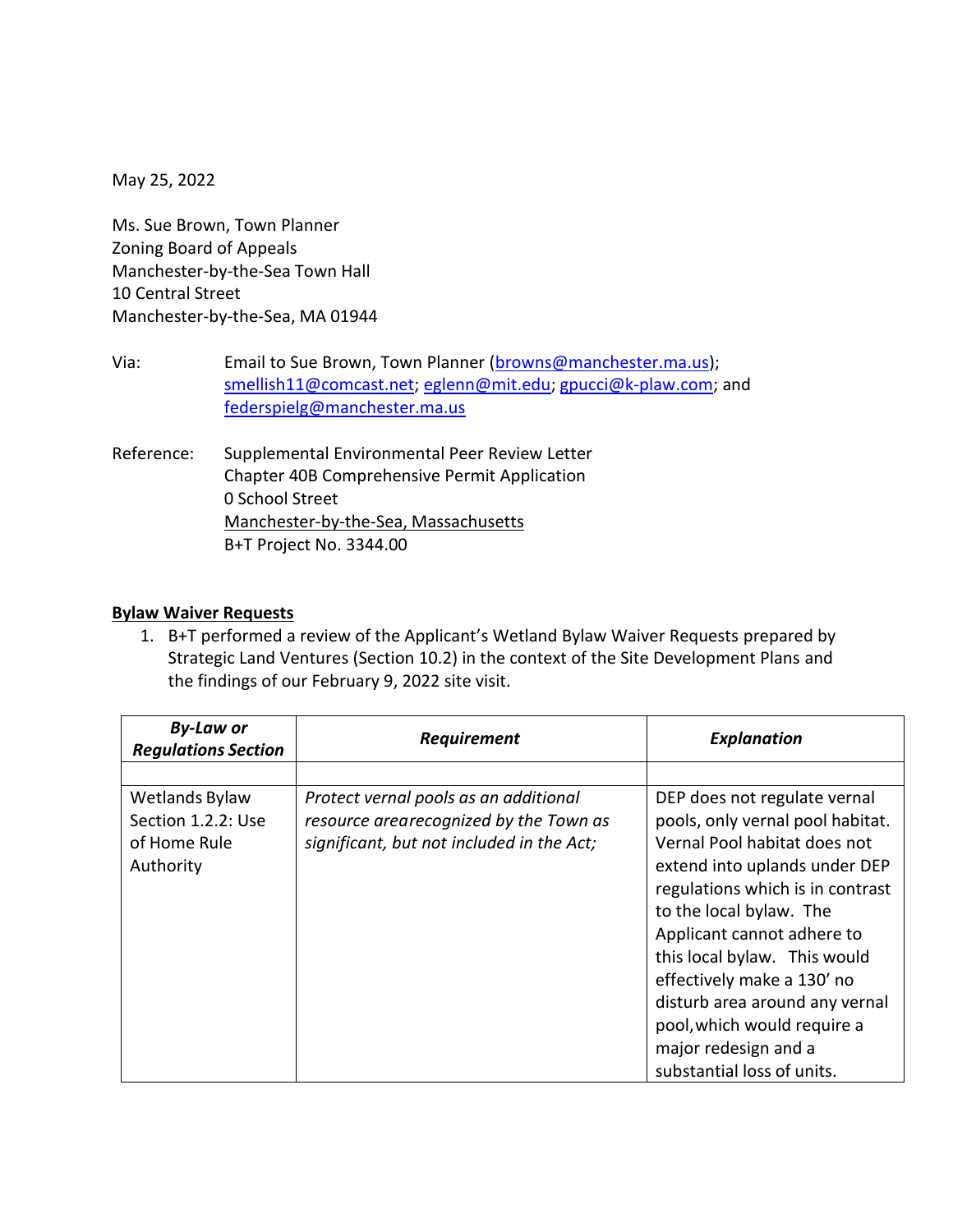#### B+T Previous Comment:

a) Necessity of relief: Granting the Applicant relief from the Bylaw's regulation over Vernal Pools would be necessary if such is the case that the 100-foot extension of the vernal pool boundary (and subsequent 30' No Disturb Zone) and such waivers are Consistent with Local Needs and are required to permit the construction and operation of the Project. As not all of the PVPs and CVPs constraining the Property have been delineated (see Comment No. 11), there is not enough information to determine whether or not what is described as a major redesign or a substantial loss of units would occur.

*Applicant Response: Adherence to the local 200' buffer and associated 130' no disturb area around vernal pools would require major changes to the plan and loss of units. The two CVPs north of the site have been delineated and have been shown on the recently submitted plan set dated 3/23/2022. We are seeking waivers from local vernal pool provisions but will demonstrate how the plan complies with DEP regulations and does not impair vernal pool function.*

**B+T Current Response: Although we concur with the delineation of the two CVPs noted herein, we recommend that the two newly delineated PVPs within the A Series also be shown on the plan. It appears that some level of a waiver will be necessary from the PVPs within the A Series wetland, but without the delineation being represented on the plan, it is unclear how the Vernal Pool setbacks would affect the Project specifically.**

**Applicant Response: The two newly delineated PVPs within the A Series and the associated setbacks will be shown on an updated plan to be submitted as "Bylaw Buffer Exhibit". As the civil plan set represents, we have stayed out of the 100' foot vernal pool setback for all stormwater management infrastructure per DEP requirements, and in an effort to be as compliant as possible, we have kept the building and roadway out of the 100' foot buffer as well with the exception of a limited section of the driveway. As the buffer exhibit represents, we can not build the project and adhere to the increased setback requirements under the local bylaw.** 

**Also, for clarity, it is our interpretation that there is not a "200' buffer" to Vernal Pools as noted in the Applicant's response above. We read the Bylaw and Regulations in combination as protecting the pool plus 100' from the pool perimeter as the Vernal Pool Resource Area. The 100' buffer zone then follows (which does yield a 200' jurisdictional area from the pool, but the inner 100' of this is a resource area, not buffer zone). Within the outer 100', or the buffer zone, there is a 30' No Disturb and a 50' No Build zone.**

**Applicant Response: Applicant agrees with this interpretation of the local bylaw. Please see the bylaw buffer zone exhibit previously referenced, which depicts both the locally defined 100' expansion of the vernal pool resource area and the 100' buffer thereto. Please also see our previous comment, which relates to the 100' buffer under the State Wetlands Protection**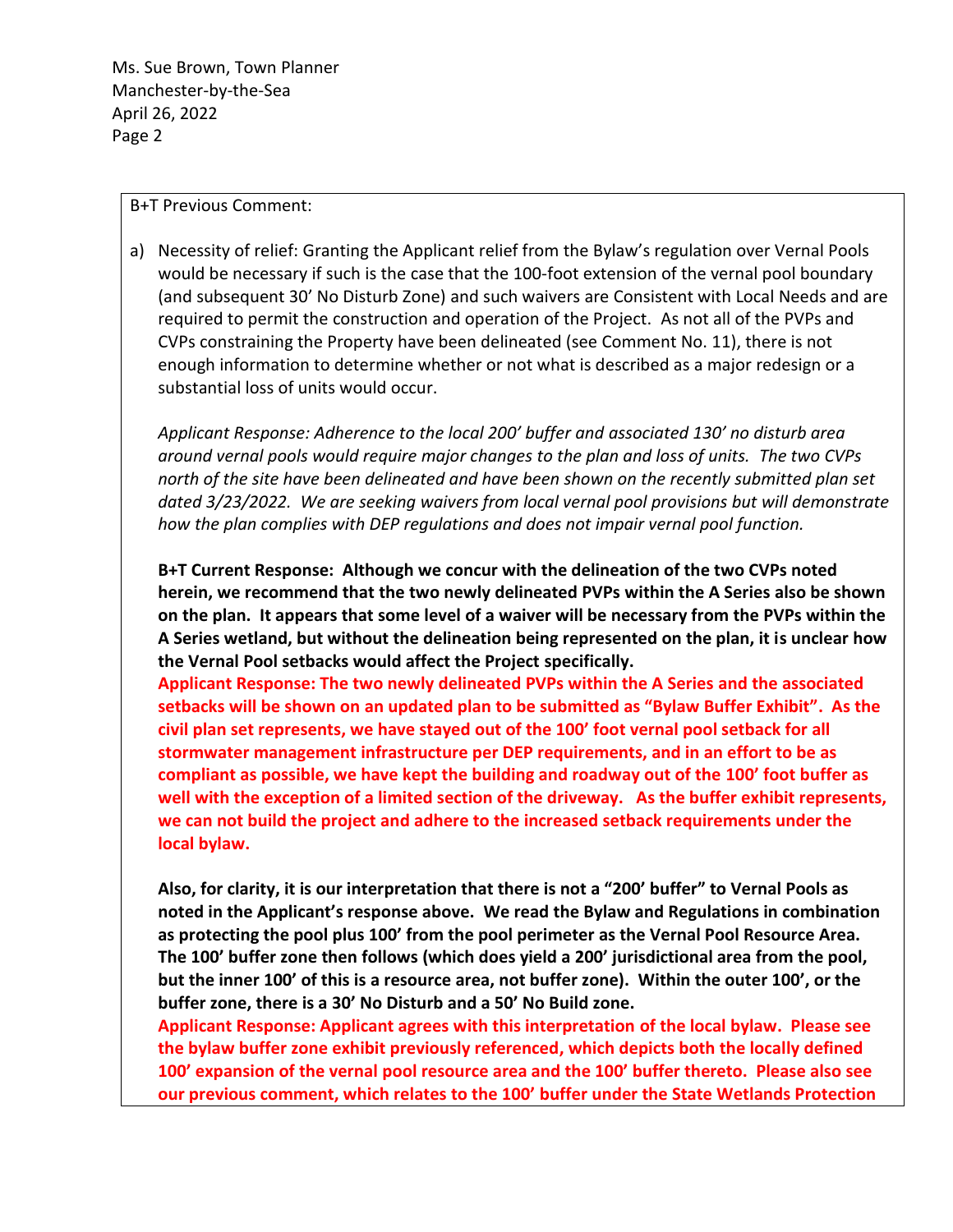#### **Act, and notes the reasons for seeking waiver of the local bylaws relating to vernal pools.**

Alternate methods of compliance: More information from the Applicant, including the delineation of MAHW of the PVPs and CVPs, is necessary to confirm the necessity of the requested waiver, and to ascertain if alternate design strategies (e.g., retaining walls to minimize off-grading, but with consideration of vernal pool species movement corridors) would be applicable/appropriate.

*Applicant Response: As shown on the plans dated 3/23/22, all VP boundaries have been delineated except for VP A North. Vernal pool A North was flagged on 4/1/22 and can be shown on future updated plans*

**B+T Current Response: We understand from this comment that the intent is to show the PVP within the A Series on future updated plans. We recommend that these plans be submitted to the ZBA prior to the Board rendering a decision on the waiver request to fully understand the dimensional relief that is requested.**

**Applicant Response: Delineations of all PVPs within A series is shown on the Existing Conditions Plan sheet V-101, revised through May 19th 2022.**

b) Adverse impact of approval: B+T recommends that an exhibit be prepared or linework added to the site plan showing the extent of the locally jurisdictional Vernal Pool Habitat and associated No Disturb Zone with respect to the Project to help determine the necessity of the waiver. Not enough information appears to be presented in this application package to render a decision.

*Applicant Response: the locally jurisdictional 200ft VP boundaries are shown on the updated plans dated 3/23/2022 to show necessity of this waiver. Adherence to this no disturb zone would effectively make the project unbuildable. We are seeking waivers from local vernal pool provisions but will demonstrate how the plan complies with DEP regulations and does not impair vernal pool function.*

**B+T Current Response: B+T understands that some manner of a waiver to the vernal pool setback provisions will be required by this design. The Applicant notes that they will demonstrate 'how the plan complies with DEP regulations and does not impair vernal pool function'. We recommend the Applicant provide a synopsis of engineering or construction management solutions being explored to achieve this protection, particularly as it relates to the removal of potential ledge outcrops up-gradient of the A Series PVPs. In the vicinity of the A Series PVPs, work is proposed to extend down-gradient from the crest of the slope above one of the vernal pools with significant ledge. We feel that a greater discussion as to how work will be undertaken to avoid impacts to the PVPs during construction is warranted.**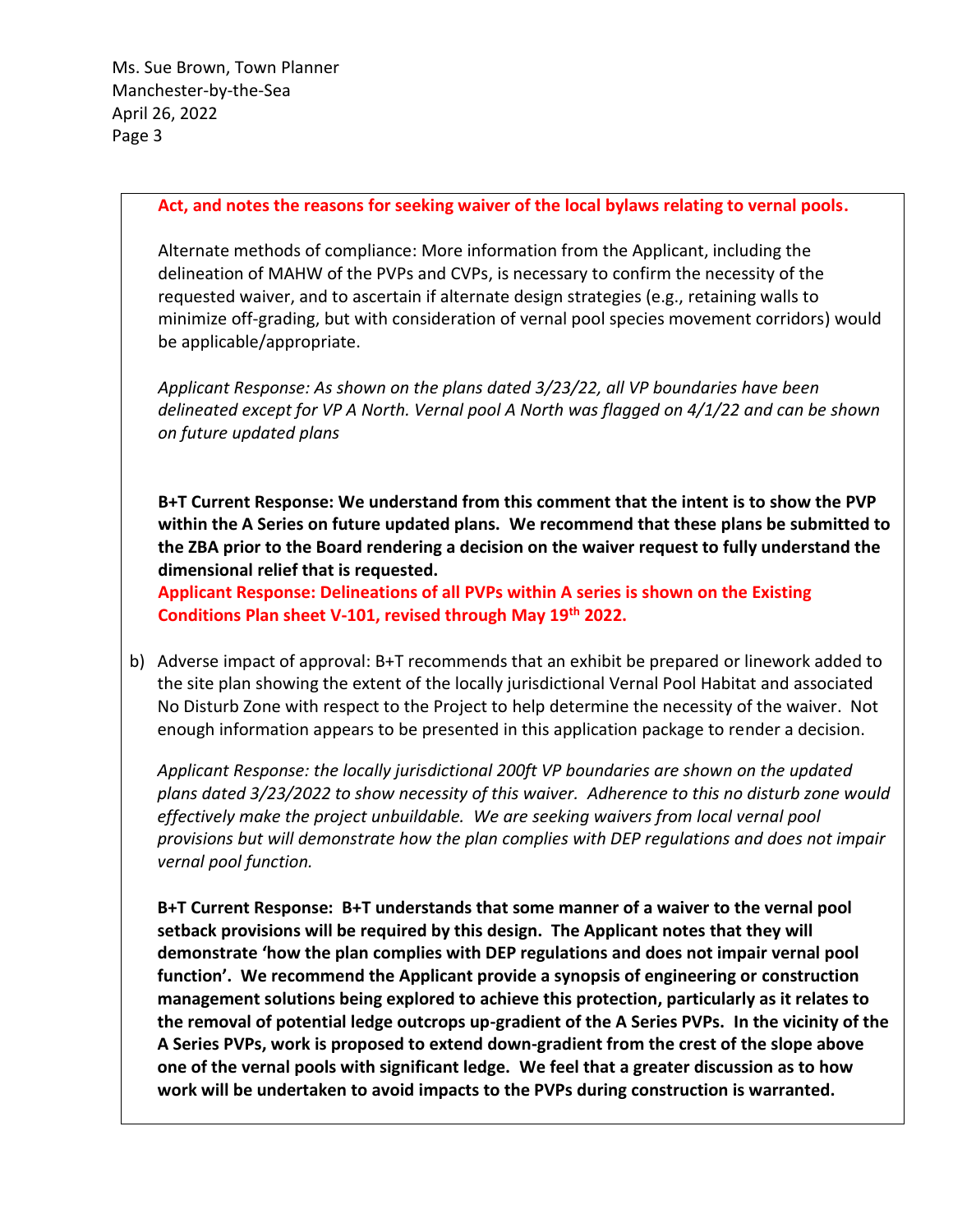| Applicant Response: The Applicant believes that the level of detail being requested, specifically<br>construction strategy solutions, are better addressed during the development of Construction<br>Drawings and prior to the building permit application submittal. The Applicant will accept a<br>customary condition requiring such construction management details. Nevertheless, the<br>Applicant has contacted a prominent multi-family general contractor in an effort to<br>communicate possible means and methods that could be used during construction to<br>appropriately protect resource areas during construction, and further details will be<br>forthcoming as necessary |                                                                                                                                                           |                                                                                                                                                                                                                                                                                                                 |
|--------------------------------------------------------------------------------------------------------------------------------------------------------------------------------------------------------------------------------------------------------------------------------------------------------------------------------------------------------------------------------------------------------------------------------------------------------------------------------------------------------------------------------------------------------------------------------------------------------------------------------------------------------------------------------------------|-----------------------------------------------------------------------------------------------------------------------------------------------------------|-----------------------------------------------------------------------------------------------------------------------------------------------------------------------------------------------------------------------------------------------------------------------------------------------------------------|
| Wetlands Bylaw<br>Section 2.2.13:<br>Definitions                                                                                                                                                                                                                                                                                                                                                                                                                                                                                                                                                                                                                                           | Any incremental activities, changes or work<br>which have, or may have, a cumulative<br>adverse impact on the Resource Areas<br>protected by this By-Law. | This local requirement goes<br>beyond what isrequired in<br>the Wetlands Protection Act.<br>The terms "cumulative" and<br>"incremental" are not defined.<br>Thus, it is open to subjective<br>interpretation and could<br>require a major redesign and a<br>substantial loss of units<br>depending on the local |

#### B+T Previous Comment

a) Necessity of relief: The noted language above relates to the definition of "Alter"; the definitions section of the Bylaw does not itself impose any requirements. Therefore, it appears that the waiver being requested is actually from Section 4, which regulates alteration of resource areas and buffer zones. We request that the Applicant confirm the intended waiver.

*Applicant Response: Waiver is being requested for the expanded nature of this definition as the definition extends beyond the WPA. The submitted plans demonstrate compliance with all applicable DEP regulations.*

**B+T Current Response: At this time the submitted plans do not clearly demonstrate compliance with all applicable MassDEP regulations. For example, the plans do not quantify total RFA impacts in relation to total RFA on-site in compliance with the performance standards of 310 CMR 10.58(4). Although we understand that some of this information is forthcoming through the NOI process with the MCC, we caution against noting compliance with the Act and its implementing regulations based on the information submitted to date until the project is reviewed and approved by the issuing authority. Applicant Response: The Applicant will be submitting an NOI to the Conservation**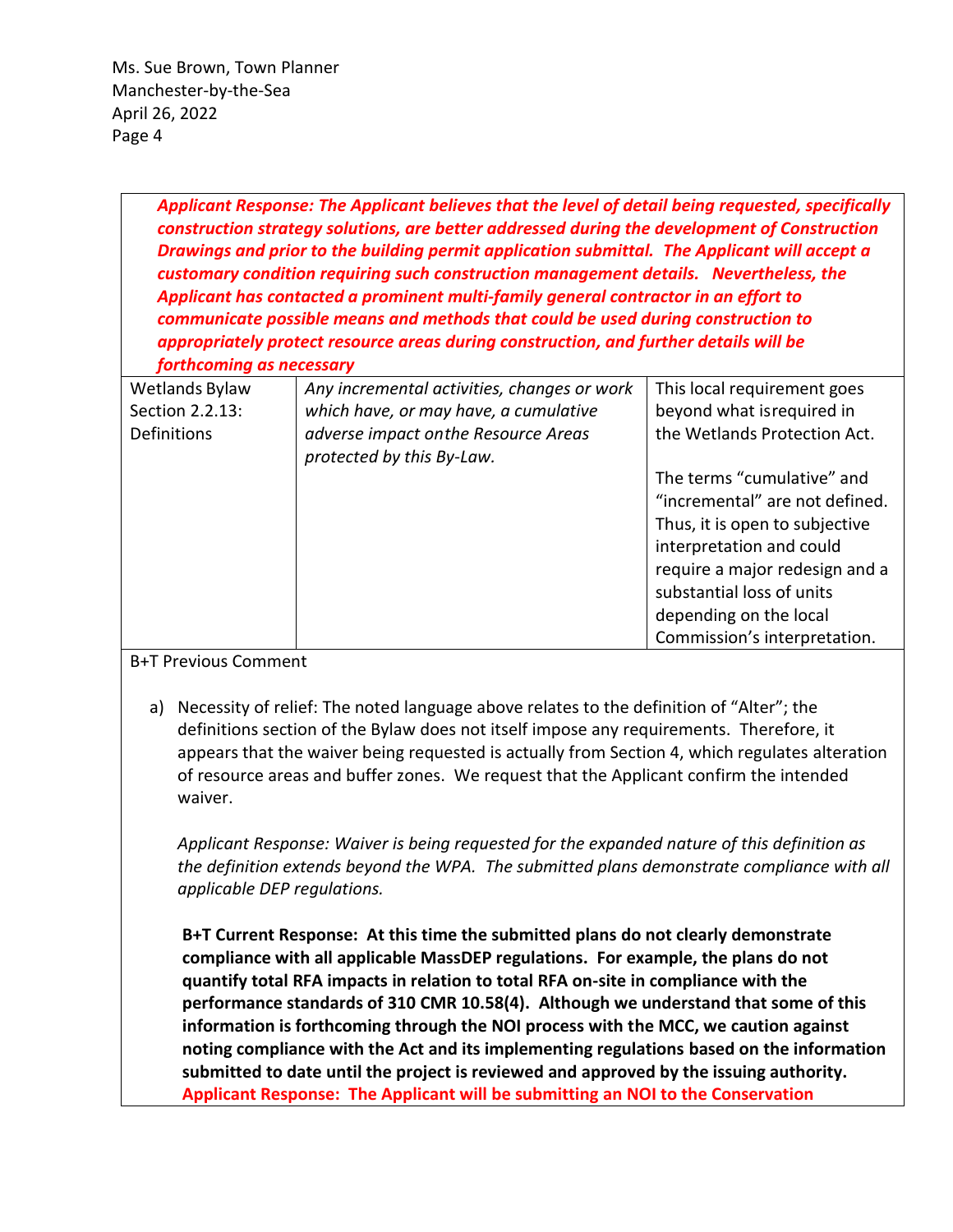**Commission under the Wetlands Protection Act. All riverfront issues will be addressed in that filing. As our exhibits will represent, we will be disturbing less than the allowable area.** 

Resource area impacts in the form of potential BVW impact and Riverfront Area impact will be required for this design. Additionally, potential impact to the additional jurisdictional boundaries applied to PVPs and CVPs under the Bylaw may also be necessary. The Applicant has specifically framed this waiver request around the language of the Bylaw which allows the MCC to consider cumulative and incremental adverse impacts as alterations.

*Applicant Response: The bylaw contains stricter standards than the WPA. Resource area impacts are required for this project and will meet all relevant performance standards under the WPA.*

**B+T Current Response: B+T understands that this information will be forthcoming through the NOI process with the MCC. If a waiver is granted to this provision, then the Project will still require review for compliance with the Act and its implementing regulations as the Applicant notes.**

**Applicant Response: Acknowledged and agreed. The Applicant seeks a waiver from the local bylaw as stated and will other demonstrate, both to the ZBA and ultimately to the MCC that the project will not have any adverse impacts to the wetlands resources on site.**

While we acknowledge that the terms 'cumulative' and 'incremental' are not provided standalone definitions in these local rules, the Bylaw's Regulations do provide a definition for interpreting 'Significant Immediate or Cumulative Adverse Effect' (Section 2.28) to guide the MCC's decision-making process:

*2.28 "Significant Immediate or Cumulative Adverse Effect" means an impact that would under reasonable assumptions result in a measurable decrease in the function of a Resource Area protected by the By-Law at the site or proximal to the site, taking into consideration past losses, current conditions and the projected impacts of reasonably foreseeable future work resulting in similar, comparable, or other discernible impact and disturbance, as determined by the Commission.* 

*When an activity that may not be significant in and of itself, or incremental activities that may not be significant in isolation, but cumulatively have an adverse impact, that activity may have a Significant Immediate or Cumulative Adverse Effect. Determination of Significant Immediate or Cumulative Adverse Effect shall be made on case-by-case basis, considering all relevant evidence presented and which shall include but not be limited to attritional loss and history of activities within Resource Areas.*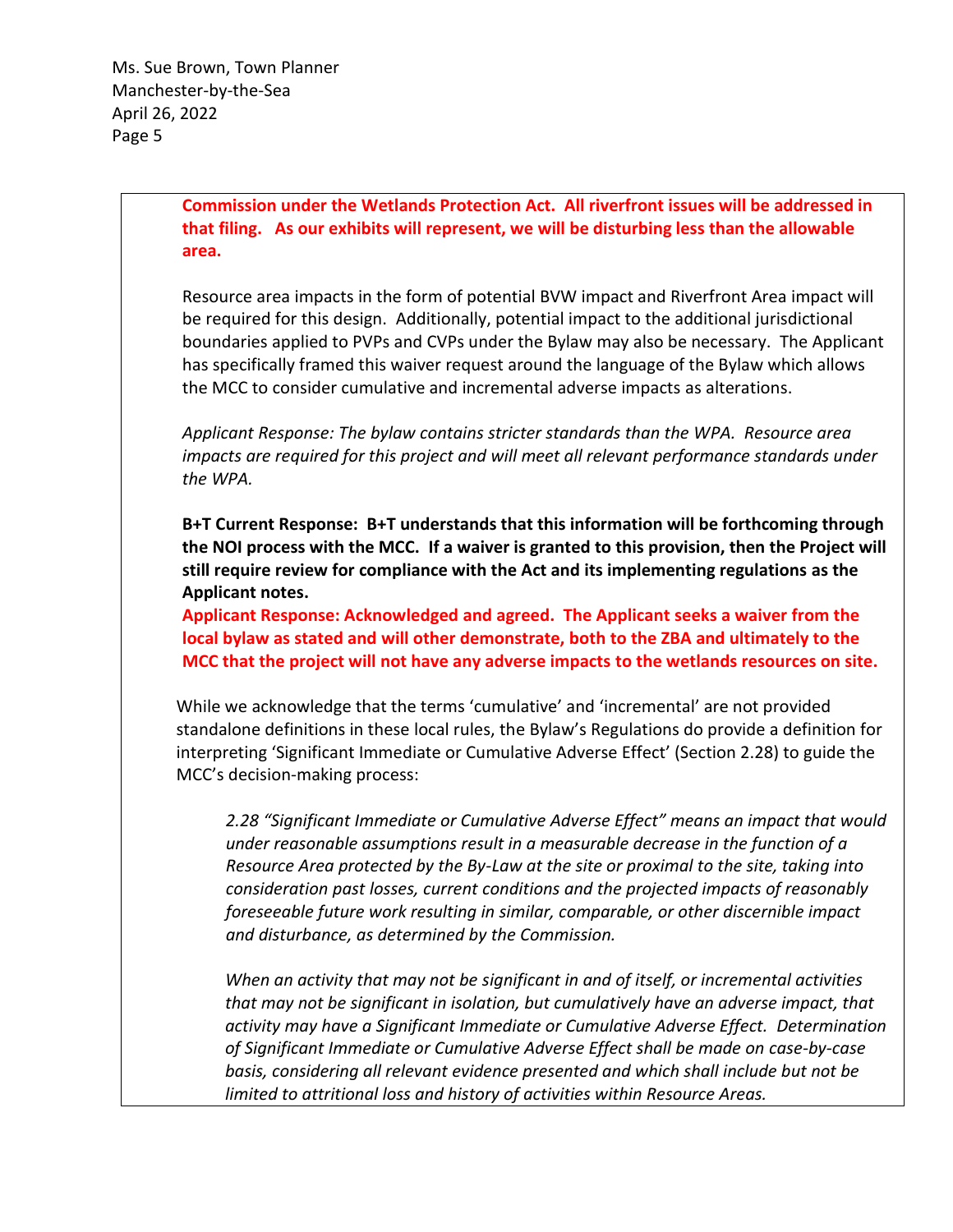> *Applicant Response: This interpretation would go beyond what is required by DEP and would effectively make the project unbuildable. Waivers of local provisions are being sought and, as will be demonstrated by the Applicant's consultants, the project will not have an adverse impact on Vernal Pool function.*

**B+T Current Response: It is unclear from the Applicant's response if the Project is unable to meet this standard of No Significant Immediate or Cumulative Adverse Effect. While we acknowledge that this definition is expanded beyond those defined by the MassDEP regulations (310 CMR 10.04), we recommend that the Applicant still consider and respond to whether or not the Project will result in a measurable decrease in resource area functions noted above. That said, regardless of the outcome of that evaluation, we acknowledge that a waiver from this provision may be desirable to avoid uncertainty during the NOI permitting process.**

**Applicant Response: See prior response. We are confident that the project will not "result in a measurable decrease in resource area function." The project will meet the required standards under the WPA and the vernal pool/wildlife study will also address these considerations.** 

We recommend that the Applicant provide a written statement as to whether or not the Project can satisfactorily meet the Regulation's test for *Significant Immediate or Cumulative Adverse Effect* as defined in Section 2.28. If the Project cannot meet the standard, we recommend that the Applicant detail which Project components would not comply.

*Applicant Response: See prior response. While we seek a waiver from this regulation, we remain committed to demonstrating, both to the ZBA and the MCC, that there will be no measurable decrease in resource area function. Our forthcoming vernal pool study will demonstrate that we don't adversely impact the resource areas based on DEP and commonly accepted standards. We cannot meet all the local bylaw requirements but will, again, demonstrate that the project will not adversely impact the resource areas. If this waiver is not granted, we can't build the project.*

**B+T Current Response: Please refer to our comment regarding the previous response. Applicant Response: see prior response.**

b) Alternate methods of compliance: Alternative methods of compliance can be evaluated once the Applicant confirms/identifies which Project aspects would be in non-compliance.

*Applicant Response: The Applicant will be submitting a Notice of Intent to the MCC under the Wetlands Protection Act and will adhere to those regulations and requirements.*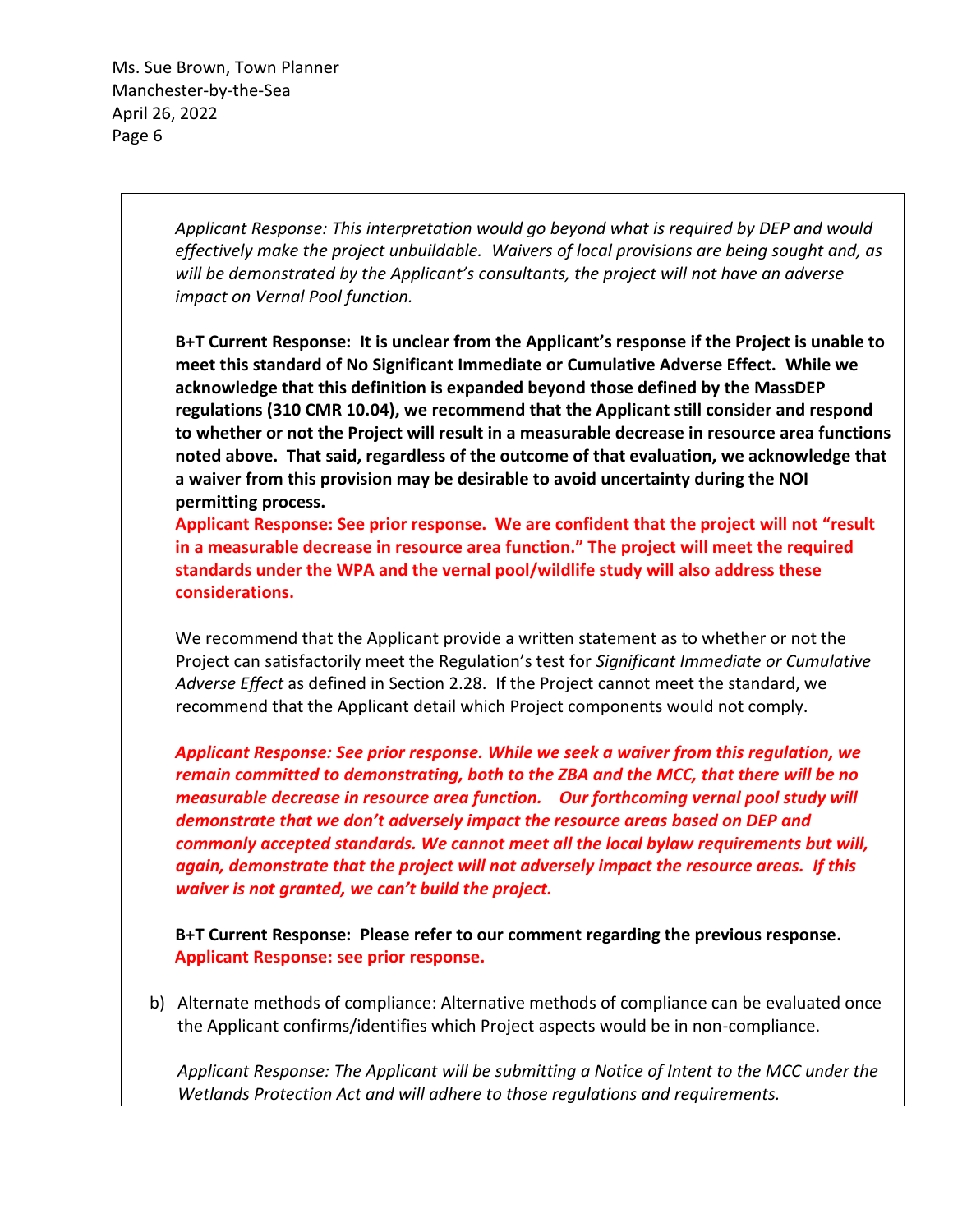> **B+T Current Response: Acknowledged. However, we recommend that the Applicant provide as much documentation to this effect, in essence, an alternatives analysis, as is feasible during the waiver request process.**

**Applicant Response: The Applicant will do an alternatives analysis as part of the Notice of Intent if it is deemed to be necessary. We will submit that information at that time.**

c) **Adverse impact of approval: The potential** for adverse impact of waiver approval can be evaluated once the Applicant confirms/identifies which Project aspects would be in noncompliance.

*Applicant Response: The Applicant will be submitting a Notice of Intent to the MCC under the Wetlands Protection Act and will adhere to those regulations and requirements.*

**B+T Current Response: Acknowledged. Please see the above response. Applicant Response: see above.** 

| Wetlands Bylaw | The boundary of the Resource Area for  | This bylaw would extend the     |
|----------------|----------------------------------------|---------------------------------|
| Section 2.9.5: | vernal poolsshall be the 100 feet      | resource area boundary 100      |
| Definitions    | perpendicular to the mean annual high- | feet into the uplands, which    |
|                | water line defining the depression.    | greatly exceeds the Wetlands    |
|                |                                        | Protection Act definition which |
|                |                                        | has the boundary ending at the  |
|                |                                        | edge of the resource area.      |
|                |                                        | Adherence to this bylaw would   |
|                |                                        | effectively create a 130-footno |
|                |                                        | disturbance zone around any     |
|                |                                        | vernal pools which would        |
|                |                                        | require a major redesign and a  |
|                |                                        | substantial loss of units.      |

B+T Previous Comment

a) Necessity of relief: The Applicant notes that the 100-foot extension of the Vernal Pool Boundary and associated No Disturb Zone would result in a major redesign or a substantial loss of units. Please refer to B+T's response to the Section 1.2.2 Waiver Request above with respect to all PVPs and CVPs being portrayed on the Plan.

*Applicant response: Plans dated 3/23/22 show all PVPs and CVPs except two. VP A North was delineated on 4/1/22 and a small pool just south of VP A South was identified and subsequently delineated on 4/1/22.*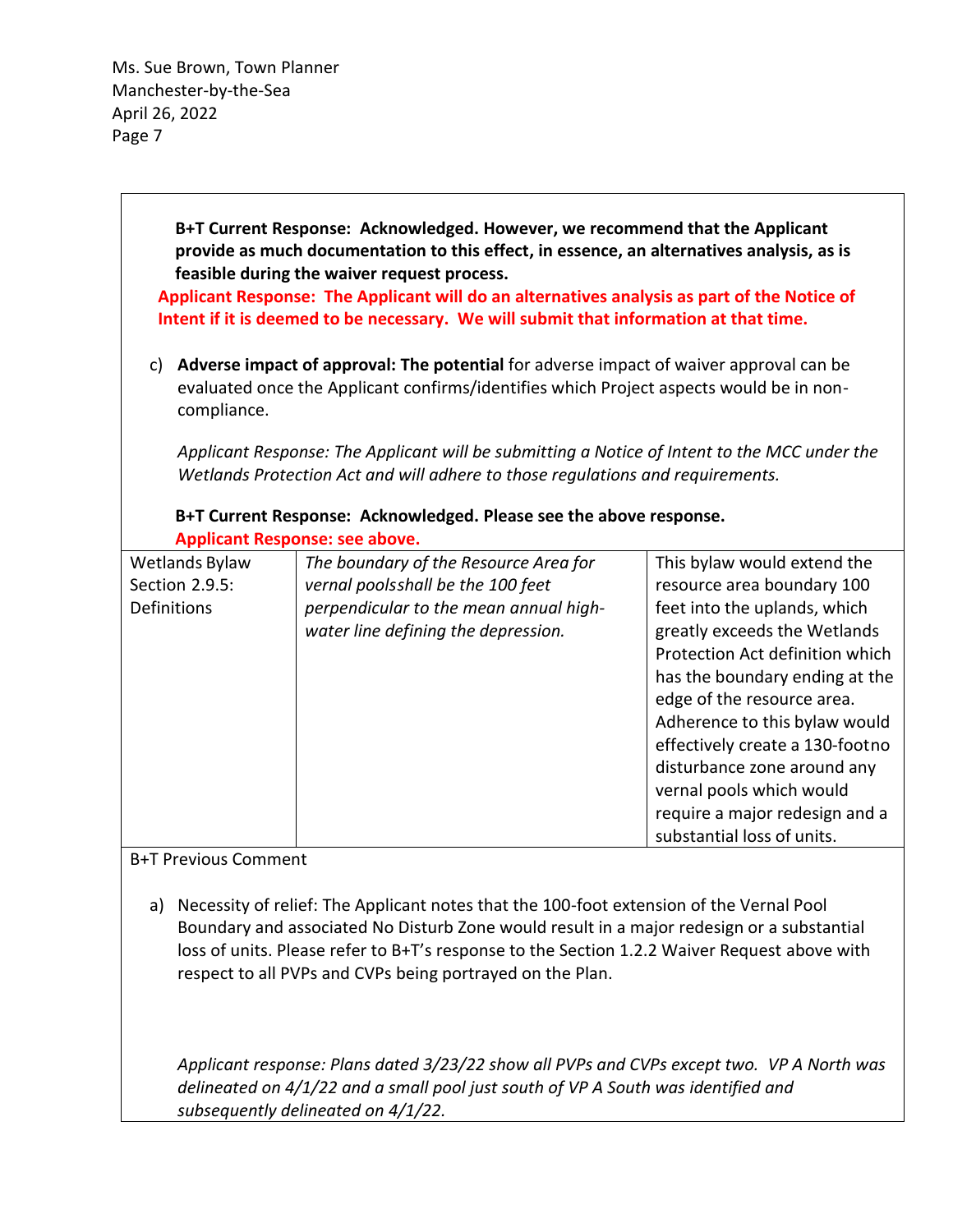> **B+T Current Response: We request that all delineated CVPs and PVPs, with associated resource area limits, buffer zone, and no disturb and no build zones, be reflected on the revised plan as these boundaries serve as the basis for the dimensional waiver requests. Applicant Response: The Delineations of all PVPs and CVPs within A series is shown on the Existing Conditions Plan sheet V-101, revised through May 19th 2022. In addition, we have prepared an exhibit (MBTS Conservation Bylaw Buffer Exhibit sheet EX-101) showing resource delineations and setbacks as defined under the local bylaw.**

b) Alternate methods of compliance: Full delineation of the PVPs and CVPs constraining the Site would be required to render a complete evaluation as to whether or not alternate methods of compliance are available. B+T recognizes that alternate means of site access appear to be even more impactful in terms of requiring a crossing of the A-Series BVW or use of Old School Street, if it were available.

*Applicant Response: Refer to response to comment (a) above.*

**B+T Current Response: Acknowledged; we recommend that the plans be updated to reflect these delineations to allow for a more thorough evaluation of implications. Applicant Response: See previous responses**

c) Adverse impact of approval: Potential loss of vernal pool habitat under local jurisdiction which extends into the uplands may occur from this design. However, as not all of the vernal pool boundaries have been delineated at this time, it is unclear the extent to which relief would be necessary for this Project, and the associated potential adverse impact from waiver approval.

*Applicant Response: Refer to response to comment (a) above.*

**B+T Current Response: Acknowledged; we recommend that the plans be updated to reflect these delineations to allow for a more thorough evaluation of implications.**

**Applicant Response: See previous responses. As the plans and exhibits represent, the project cannot be built without the granting of the waivers.**

| Wetlands Bylaw | any freshwater or coastal wetland; salt    | The Applicant is requesting a   |
|----------------|--------------------------------------------|---------------------------------|
| Section 4.1.1: | marsh; wetmeadow; bog; swamp; vernal       | waiver from this section as the |
| Jurisdiction   | pool; spring; bank; reservoir; lake; pond; | Department of Environmental     |
|                | river or stream; beach; dune; estuary;     | Protection shall have           |
|                | coastal bank; lands under any water body;  | jurisdiction over vernal pool   |
|                | land subject to flooding or inundation by  | habitat areas. Wetlands         |
|                | groundwater or surface water; land         | Protection Act also does not    |
|                | subject to tidalaction; coastal storm      | protect Isolated wetlands.      |
|                | flowage or flooding; and                   |                                 |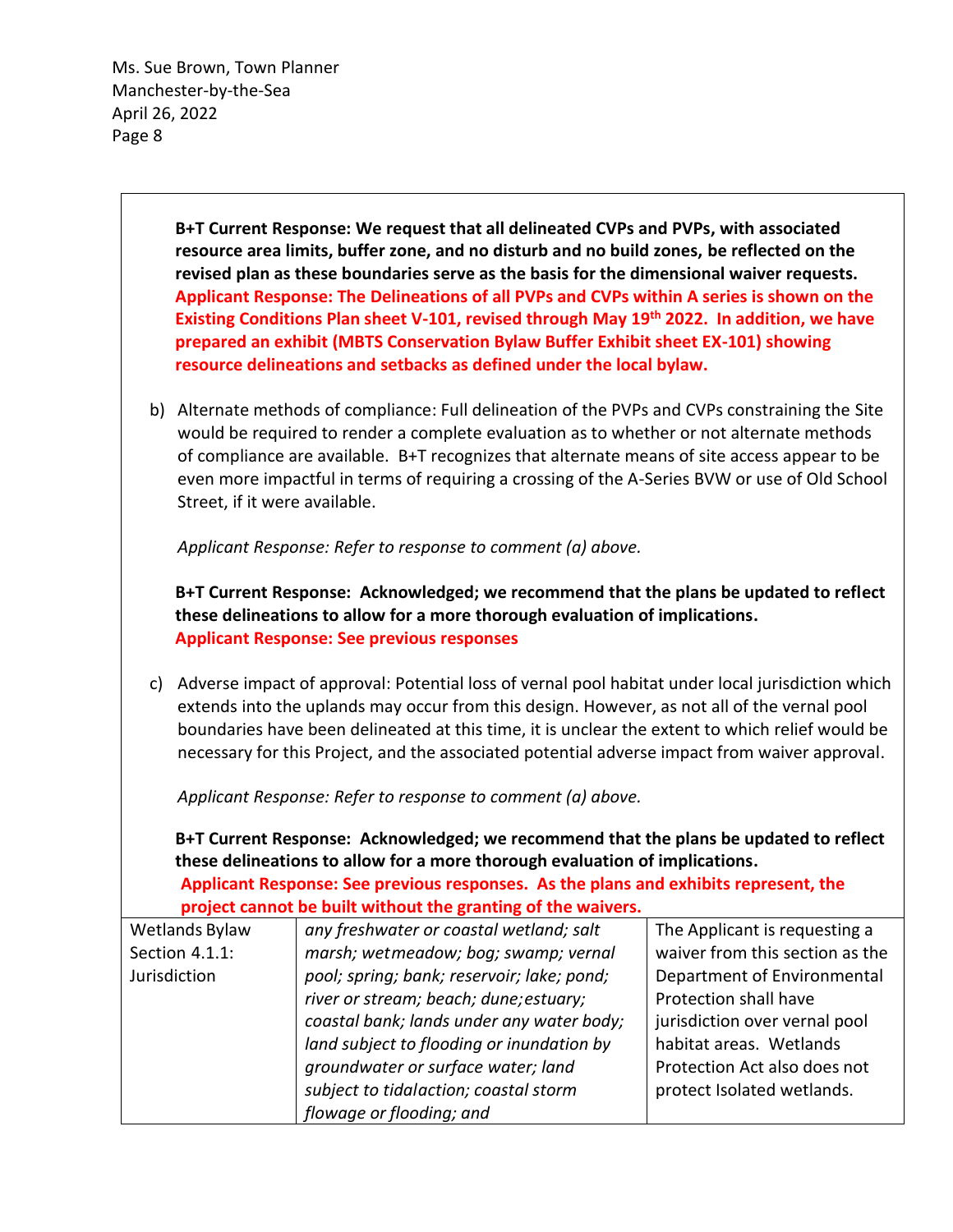#### B+T Previous Comment

a) Necessity of relief: The Applicant will require some level of relief as the Project will require Riverfront Area impacts and potential BVW impacts. However, this specific waiver request is structured to request from relief from almost all resource areas recognized by the Bylaw, including those which are not applicable to the Site in question (e.g., land subject to tidal action, coastal bank, etc.). Rather than a blanket waiver to one of the critical operational components of the Bylaw, B+T recommends the Applicant refine this waiver request to specifically call out certain resource areas as noted in the commentary and why this waiver is required to permit the construction and operation of the Project.

*Applicant Response: Applicant agrees that this waiver should be revised to specifically call out the necessary resource area. The updated April 5th waiver request list submitted by the Applicant has made this distinction.*

**B+T Current Response: Acknowledged. The Applicant has revised the waiver request to 4.1.1. to apply to the inclusion of Vernal Pools as a resource area. If a waiver is granted from the Vernal Pool setbacks of the Bylaw, we recommend that the Applicant consider whether or not this waiver request is still required as the PVPs and CVPs are interior of other local-and state-jurisdictional resource areas.**

 **Applicant Response: This waiver is still being requested as it relates to vernal pools. Necessary waivers for other resource areas have been requested. The applicant is aware and understands that all CVPs and PVPs are interior of other local and state jurisdictional resource areas. If this waiver is not granted, based on enhanced Vernal Pool delineation and setbacks, the project would not be able to be built as shown in** *MBTS Conservation Bylaw Buffer Exhibit***, sheet number EX-101.** 

b) Alternate methods of compliance: The Applicant has the opportunity to refine the waiver request as it relates to isolated wetlands and vernal pools, and to demonstrate why these resource areas prevent construction and operation of the Project. Subsequently, alternate methods of compliance can be evaluated.

*Applicant Response: As shown on plans dated 3/23/22, the additional locally defined resource areas constrain the site. Adherence to all local bylaws would significantly inhibit the construction of the project as shown on the Plan Set of Record. The updated April 5th waiver list has included a waiver from the aforementioned provisions; and the materials recently*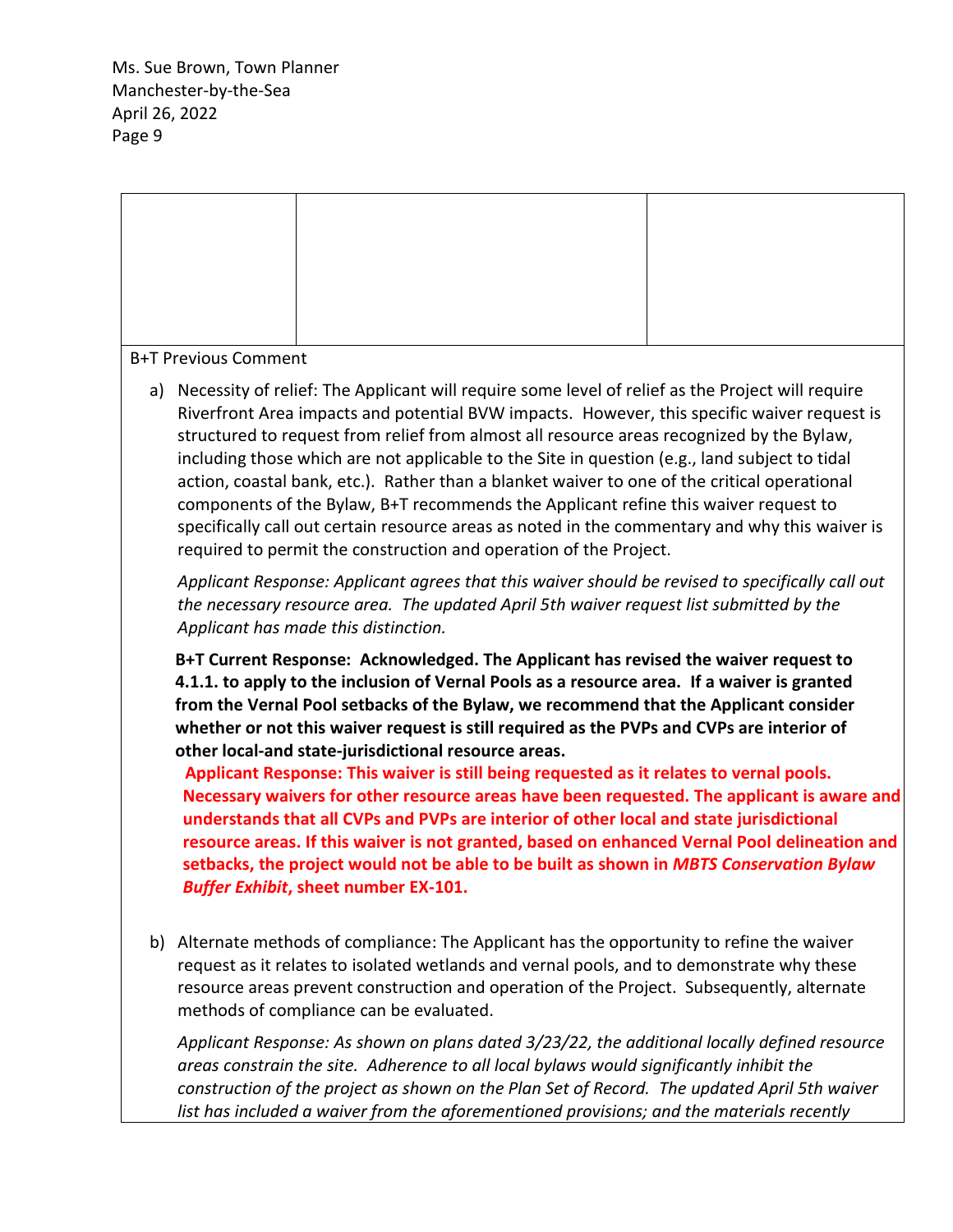#### *submitted demonstrate how the Application is in compliance with MA wetland regulations.*

**B+T Current Response: We acknowledge that the April 5th Waiver Request has been updated to confine this waiver to Vernal Pools being considered a resource area. We recommend that the Applicant consider whether or not there is a path for the construction of this Project in a manner which still recognizes the jurisdictional status of PVPs and CVPs under the Bylaw. For the waiver requests, it would be helpful for the Applicant to specifically identify what the implications of denial would be for the corresponding waiver request.**

**Applicant Response: Strict application of the additional jurisdiction of the vernal pools under the Bylaw, along with the local bylaw provisions with respect to the regulation thereof would make this project unbuildable. A significant portion of the driveway needs to go through the jurisdictional area of the vernal pools under the Bylaw. The current plan design is the only feasible layout for the driveway due the site topography and wetland constraints. Without the driveway, the building cannot be built. The reason for a majority of the waivers requests is due to work within the additional jurisdiction the bylaw places over vernal pools. Note though that, as aforesaid, the driveway only intersects a small portion of the buffer to the vernal pool as defined under the Act. Again, the Applicant will demonstrate that this small incursion will not result in a measurable decrease in resource area function.**

c) Adverse impact of approval: The way in which this waiver request is structured is that the Applicant is seeking a waiver from all wetland resource areas subject to local jurisdiction as listed in Section 4.1.1 of the Bylaw—which includes *all* resource areas with the exception of Riverfront Area (Section 4.1.2). This would essentially render the Project subject only to review pursuant to the Act.

*Applicant Response: Please refer to the updated April 5th waiver list for the requested waiver refinements.*

**B+T Current Response: Acknowledged. This section has been revised to further specify from which resource areas relief is being requested.**

**Applicant Response: No response required.** 

| Wetlands Bylaw   | Unless the applicant demonstrates by clear | $4.4.1$ – The Applicant requires |
|------------------|--------------------------------------------|----------------------------------|
| Section 4.4:     | and convincing evidence that a significant | this waiver toallow for a        |
| Jurisdiction and | adverse effect will not occur, it shall be | sewer pipe to cross the          |
| Presumption      | presumed that significant adverse effects  | resource area to provide         |
|                  | will result from any alteration within:    | access to the rear leaching      |
|                  | 4.4.1 - a Resource Area, other than land   | field. The Applicant will NOT    |
|                  | subject toflooding or inundation by        | need this waiver if the Town     |
|                  | groundwater, or surface water or coastal   | allows the Applicant to          |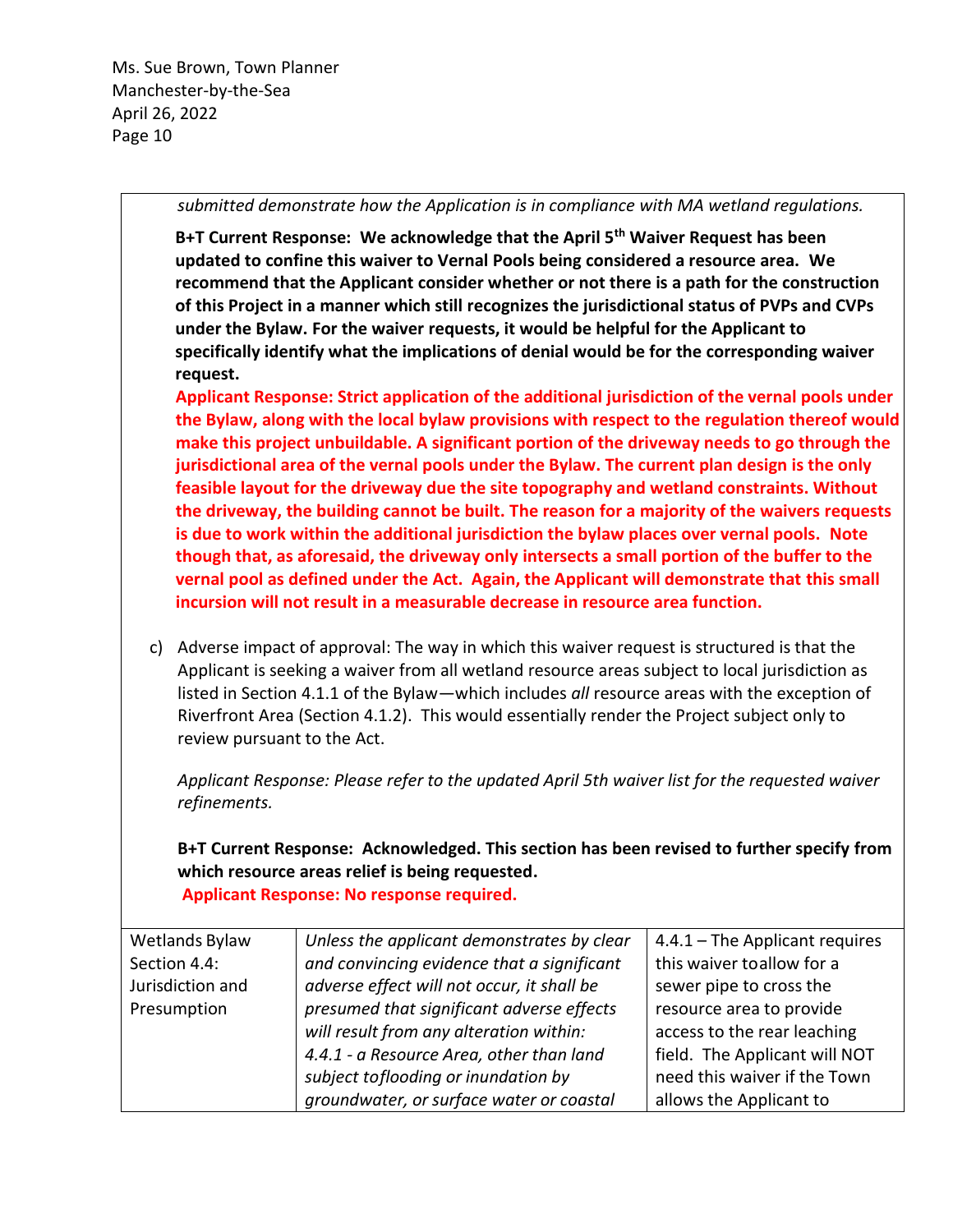| storm flowage or flooding;                                                                                                                             | connect to municipal sewer.                                                                                                                                                                                                                                     |
|--------------------------------------------------------------------------------------------------------------------------------------------------------|-----------------------------------------------------------------------------------------------------------------------------------------------------------------------------------------------------------------------------------------------------------------|
| 4.4.2 - 30 feet of the edge of any salt marsh,<br>freshwater wetland or vernal pool; or<br>4.4.3 - 30 feet of the top of any coastal or<br>inland bank | $4.4.2$ – The Applicant requires<br>this waiver to allow for work<br>to occur within 30 feet for<br>sewer pipe crossing<br>mentioned above. The<br>Applicant will NOT need this<br>waiver if the Town allows the<br>Applicant to connect to<br>municipal sewer. |
|                                                                                                                                                        | $4.4.3$ – only applicable if<br>there is a section of<br>intermittent stream flowing<br>through the wetland to be<br>altered, in which case the<br>Bank would need to be<br>delineated                                                                          |

#### B+T Previous Comment

a) Necessity of relief: With respect to resource area impacts (Section 4.4.1), Riverfront area and potential (depending on availability of municipal sewers) BVW impacts appear to be required to achieve the Project design. Similarly, relief from the 30-foot No Disturb Zones (Sections 4.4.2 and 4.4.3) would also be required to perform the necessary crossings.

*Applicant Response: A waiver from Section 4.4.3 is no longer needed as the Applicant will be connecting to municipal sewer. However, sections 4.4.1 and 4.4.2 are needed for construction of the stormwater bioretention area outfall.*

**B+T Current Response: Acknowledged. However, we note that the April 5th Waiver Requests does not include Section 4.4.1, only Section 4.4.2 and request that the Applicant update accordingly.**

 **Applicant Response: Applicant will update waiver list to include sections 4.4.1 and 4.4.2. 4.4.1 is needed because work is proposed within "Resource Areas" (Riverfront Area and Vernal Pool) and similarly 4.4.2 is need because work is proposed within 30 of the edge of a freshwater wetland and/or a vernal pool. Failure to grant waivers from both 4.4.1 and 4.4.2 will not allow the stormwater bioretention areas and the driveway to be built. If the project cannot build the stormwater management areas, the project will not meet the MassDEP stormwater standards. Inability to build the driveway would make the entire development**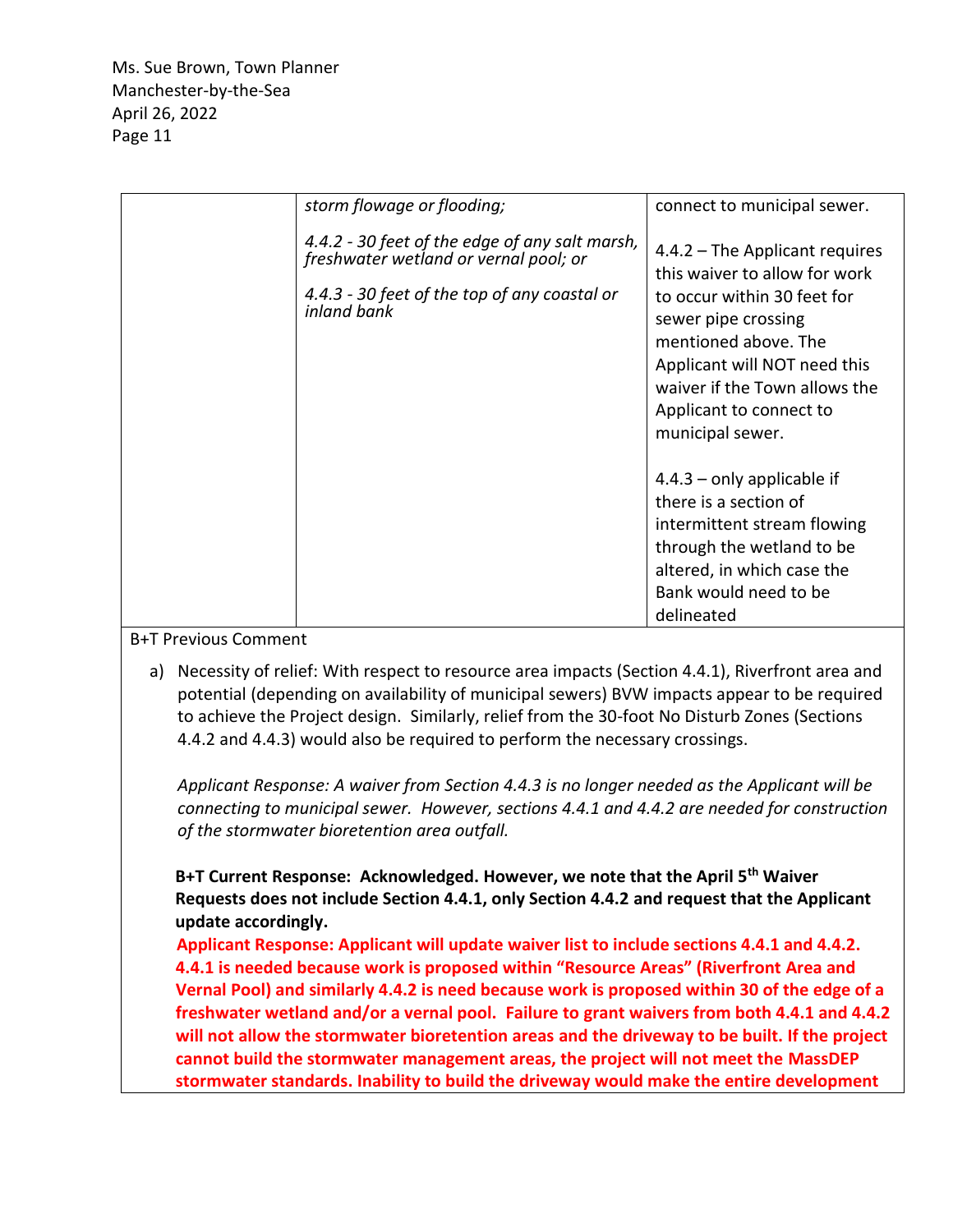**infeasible. However, the currently proposed stormwater management area will meet the MassDEP stormwater standards.**

b) Alternate methods of compliance: Unless an off-site upland route for the wastewater line is available to the Applicant, there does not appear to be another alternative for wastewater siting on-site given the configuration of the available uplands. Similarly, from a site access standpoint, it does not appear that the Applicant could shift the site entrance outside of the Riverfront Area without encroaching into the A-Series BVW.

*Applicant Response: Wastewater line is no longer proposed; B&T is correct in that the site entrance cannot be moved or else there would be permanent impacts to BVW. The analysis will be included in the NOI submittal to the MCC under the State Wetlands Protection Act.*

# **B+T Current Response: Acknowledged. The Applicant is no longer proposing the wastewater line through the A Series BVW.**

**Applicant Response: No response required.** 

c) Adverse impact of approval: Given the snow cover at the time of the field review, it is unknown if relief from Section 4.4.3 would be necessary, and if so, Bank would need to be individually delineated as the Applicant notes. Collectively, waivers from Sections 4.4.1, 4.4.2, and 4.4.3 do not appear to signify adverse impact but will require conformance with the inland resource area performance standards of the Act when undergoing review before the MCC. Conformance with these performance standards will require additional documentation than what is included in the Comprehensive Permit Application (e.g., Riverfront Area Alternatives Analysis, Wildlife Habitat Assessment (depending on the context of Vernal Pool Habitat impacts), potentially stream crossing standards, etc.).

*Applicant Response: A waiver of Section 4.4.3 is no longer necessary as the Applicant will be connecting to municipal sewer. As such a wetland crossing/ BVW impact would no longer be required. A wildlife habitat assessment is being prepared and will be submitted during the Comprehensive Permit public hearing process.*

**B+T Current Response: Acknowledged. Additionally, no such Bank was observed within the A Series BVW proximate to the former directional drilling location. Applicant Response: No response required.**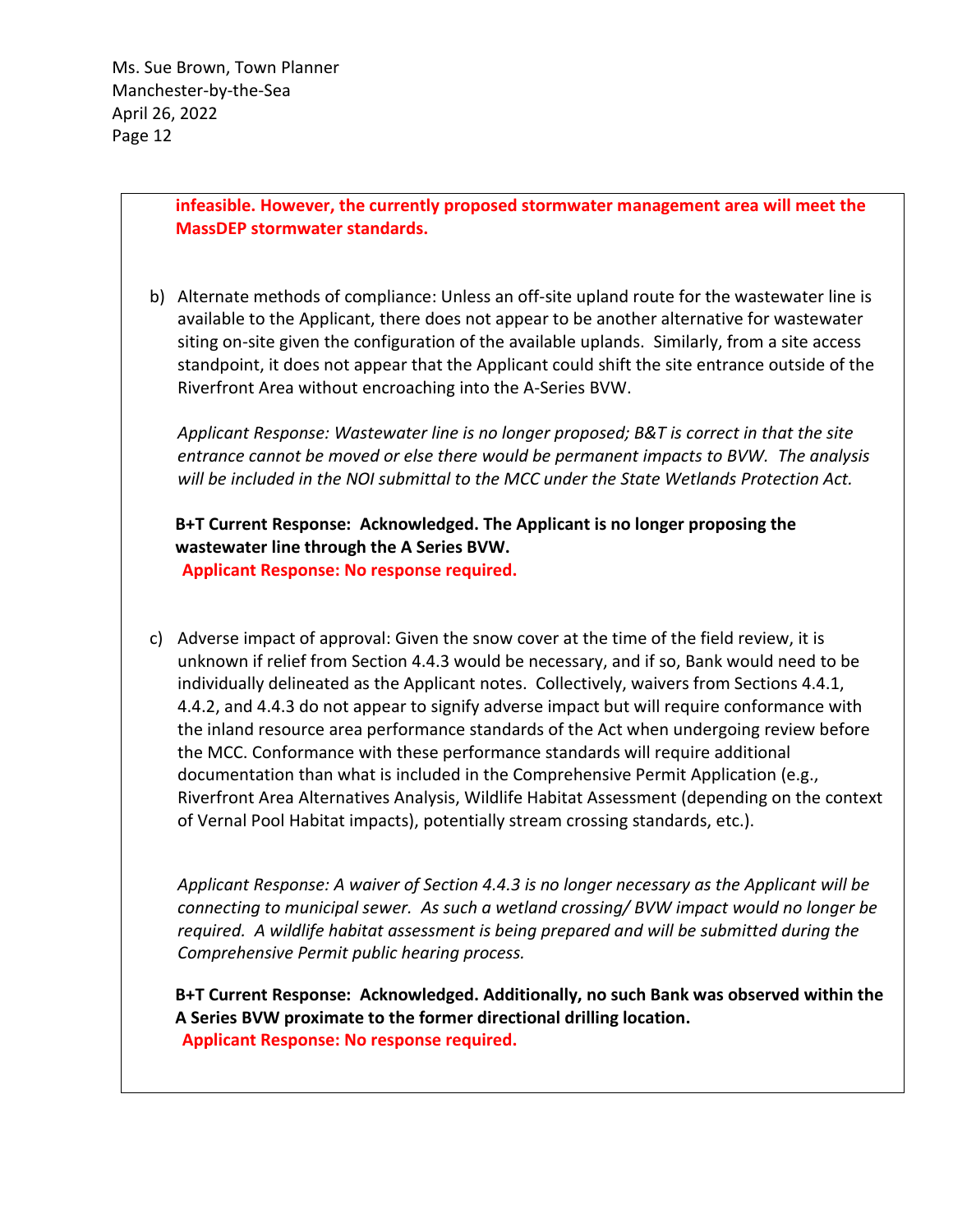| Wetlands Bylaw    | Except as provided in Section 5 hereof, a       | This waiver relates to a         |
|-------------------|-------------------------------------------------|----------------------------------|
|                   |                                                 |                                  |
| Section           | written NOI application shall be filed with the | procedural process. To the       |
| 6.1: Applications | ConCom to prior to performing any activity      | extent it requires additional    |
| and Fees          | affecting a Resource Area. The NOI shall        | burden beyond what is required   |
|                   | include such information and plans as           | in the Wetlands Protection Act,  |
|                   | are deemed necessary by the ConCom to           | we would be asking for a waiver. |
|                   | describe proposed activities and their effects  |                                  |
|                   | on the Resource Area or Resource Area Buffer    |                                  |
|                   | Zone. No activities shall commence without      |                                  |
|                   | receiving and complying with a permit issued    |                                  |
|                   | pursuant to this By-Law                         |                                  |

B+T Previous Comment The relief requested to Section 6.1 appears general in nature and regarding the permitting process. This section of the Bylaw is the regulatory mechanism which requires that an Order of Conditions (OOC) under the Bylaw be issued prior to work commencing within the MCC's jurisdiction.

a) Necessity of relief: Regardless of whether this waiver is granted, an OOC issued by the Commission under the Act will be required for this Project. An OOC is a state permit issued by the Commission or, upon appeal, by MassDEP through a Superseding Order of Conditions (SOC) and is necessary for work within the 100-foot Buffer Zone, the potential BVW crossing, and for work within the 200-foot Riverfront Area. The Applicant is requesting a waiver from Bylaw requirements/standards that are in excess of those required by the Act, which seems to be in essence requesting a waiver from the full Bylaw. We recommend that the Applicant specify why such a broad waiver is necessary to construct and operate the Project.

*Applicant Response: Pursuant to G.L. c. 40B. a formal Order of Conditions will be obtained under the WPA exclusively. The ZBA is being asked to review all local wetland and environmental considerations as part of the Comprehensive Permit process*

**B+T Current Response: Acknowledged. We understand that through the waiver process it is the Applicant's intent to only require an OOC under the standards of the Act. We recommend the Applicant consider whether or not all of the waivers listed therein are comprehensive enough to not require any coverage for an OOC under the bylaw. Applicant Response: This is not entirely accurate. While the Applicant is requesting waivers from many local wetlands bylaw provisions, the Applicant is not solely relying on the OOC it will seek from the MCC. Rather, in keeping with the local interest in providing enhanced protection of wetlands, the Applicant will demonstrate, to the ZBA that there are no measurable decreases in resource area protections. What the Applicant is seeking from the ZBA are waivers from certain of the local wetland bylaw and effectively getting an Order of Conditions from the Zoning Board of Appeals, approving the project in a manner that is consistent with G.L. c. 40B.**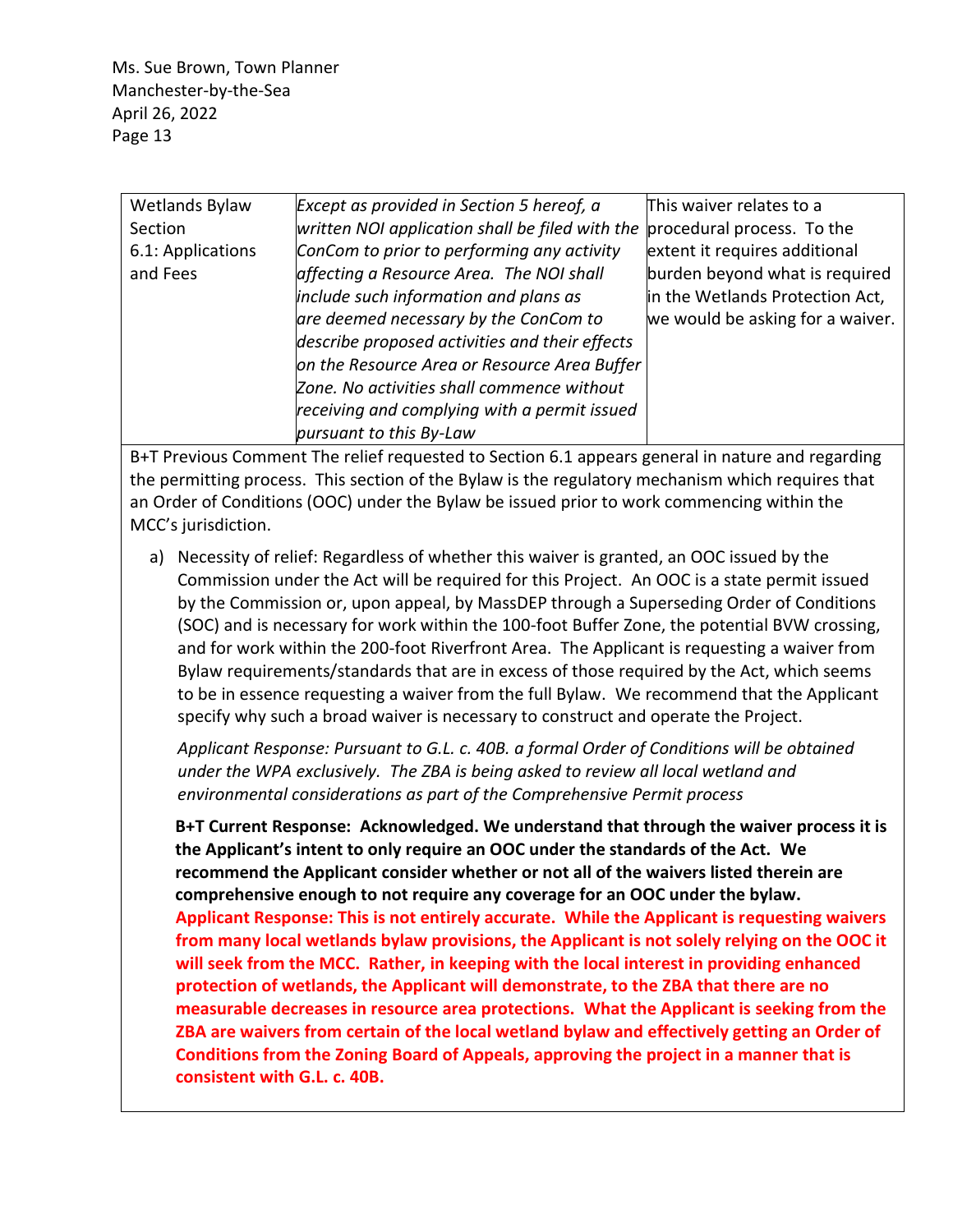**local wetlands bylaw.**

b) Alternate methods of compliance: Due to the fact that an OOC will be required under the Act, the Applicant has the opportunity to file concurrently for a state and local OOC. This concurrent filing is a common approach for wetland permitting in communities with a local wetland bylaw or ordinance. The most readily available alternative is to simply file concurrently and instead specify this waiver request to the standards of the Bylaw which specifically would prevent construction and operation of the Project.

*Applicant Response: Applicant is only required to file under the WPA for an OOC from the MCC. As a 40B project, review under local bylaw is part of 40B process.*

**B+T Current Response: We recommend that clarification from Town Counsel be provided as to whether or not the waiver from the Bylaw is inherently allowed by-right through the Chapter 40B Comprehensive Permit Process or if the Applicant still carries the burden of proof that there shall be no adverse environmental impacts. Applicant Response: The Applicant has not suggested that waivers are allowed as a matter of right although it has noted that c. 40B supports the waivers of local bylaws where appropriate. We are requesting waivers and will demonstrate the need for such waivers while also demonstrating that we are not harming the core interests protected under the** 

c) Adverse impact of approval: A wholesale waiver to Section 6.1 of the Bylaw could result in an inadvertent circumvention of the Bylaw itself as this addresses the requirement of a filing itself and the ability of the MCC to request information to perform a complete review. If the Proponent's concern is the discretionary language with regard to the information the MCC may request, then we note for the record that the Act mirrors this language throughout its implementing regulations. For example, the Commission has the ability to ask for materials:

> (310 CMR 10.04) – Definition of 'Plans': *Plans means such data, maps, engineering drawings, calculations, specifications, schedules and other materials, if any, deemed necessary by the issuing authority to describe the site and/or the work*, to determine the applicability of M.G.L. c. 131, § 40 or to determine the impact of the proposed work upon the interests identified in M.G.L. c. 131, § 40. (See also General Instructions for Completing Notice of Intent (Form 3) and Abbreviated Notice of Intent (Form 4).) Emphasis added.

*Applicant Response: The applicant will comply with requests from the MCC to the greatest extent feasible during the NOI permitting process under the MA Wetlands Protection Act.*

**B+T Current Response: Acknowledged. We understand that it is the Applicant's intent to file only under the Act and its regulations.**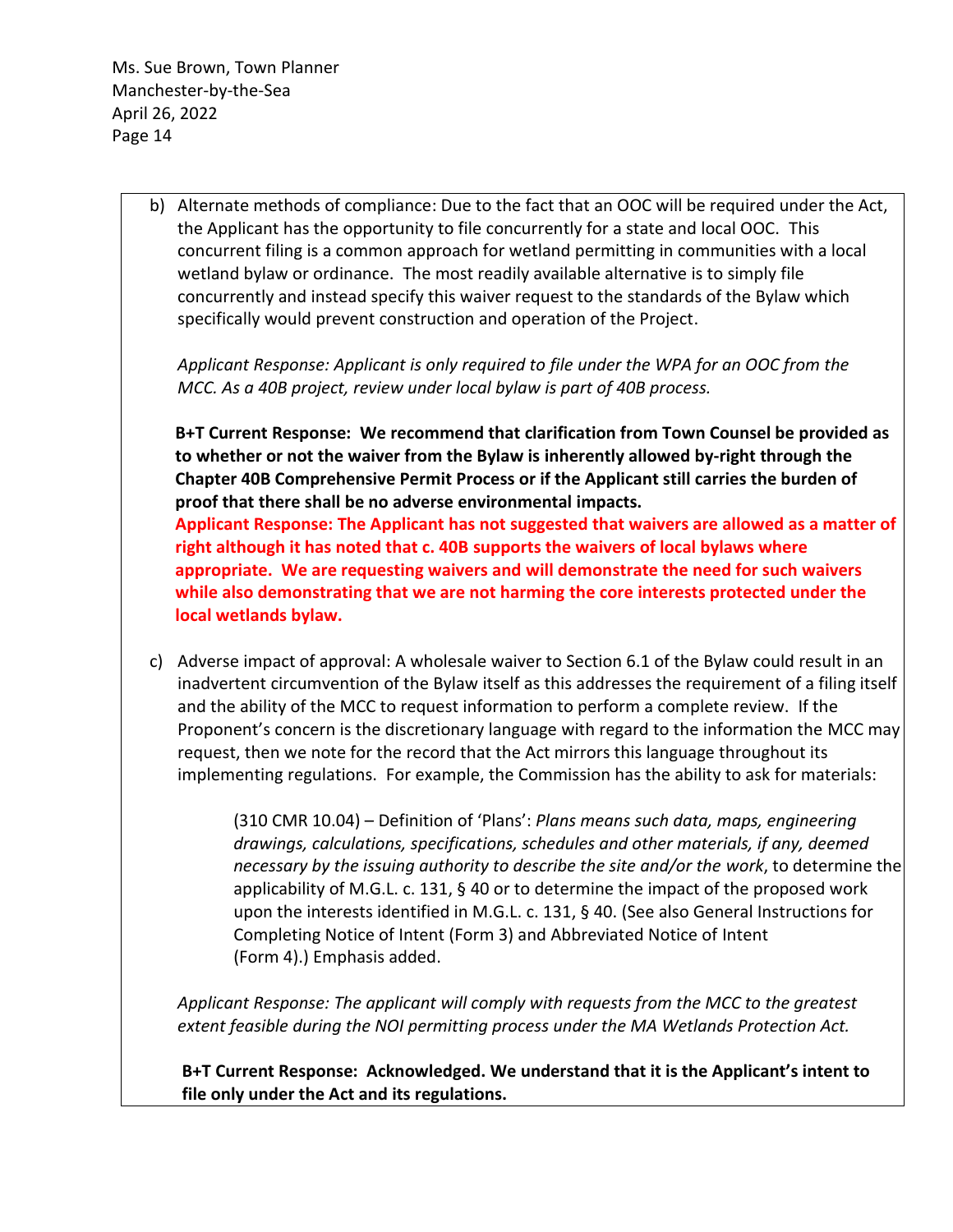| <b>Applicant Response: No response required.</b>          |                                                                                             |                                                                                                                                                                                                                                                                                                                                                                         |
|-----------------------------------------------------------|---------------------------------------------------------------------------------------------|-------------------------------------------------------------------------------------------------------------------------------------------------------------------------------------------------------------------------------------------------------------------------------------------------------------------------------------------------------------------------|
| Wetlands Bylaw<br>Section<br>9: Permits and<br>Conditions | This entire section grants the Commission<br>authority to discretionarily deny the project. | This waiver relates to a<br>procedural process. This<br>section requires additional<br>burden and higher a standard<br>beyond what is required in<br>the Wetlands Protection Act,<br>we would be asking for a<br>waiver. For example, an<br>Alternative Analysis is<br>required (among many other<br>things) under the local bylaw<br>and not required under the<br>WPA |

#### B+T Previous Comment

a) Necessity of relief: Section 9 of the Bylaw is multifaceted and speaks to additional permitting requirements, the extent of the Commission's discretionary powers in permitting decisions, as well as several procedural/operational processes. B+T concurs that there are components of Section 9 which are suitable for a waiver request, although we caution against a blanket waiver to avoid a procedural misstep or inadvertent circumventing of the local permitting process. For example, while the Applicant may appropriately request a waiver to Section 9.10 which speaks to additional wildlife habitat studies beyond those required by the Act, it may not be appropriate to waive Section 9.12 *et seq* which relate to permitting procedures such as expiration dates.

*Applicant Response: Permits and approvals are to be granted pursuant to G.L. c. 40B. The Applicant is requesting waivers from certain sections of the Wetlands Bylaw and will be filing a NOI under the MA WPA only.*

**B+T Current Response: B+T understands that the Applicant carries the burden of demonstrating that the granting of these waivers will not have an adverse environmental impact.**

**Applicant Response: No response required.**

b) Alternate methods of compliance: B+T recommends that the Applicant specifically list which provisions of Section 9 of the Bylaw are requested to be waived in relation to allowing the construction and operation of the Project. We note for the record that additional documentation will be required for the Project by the Act, such as an Alternatives Analysis for Riverfront Area impacts.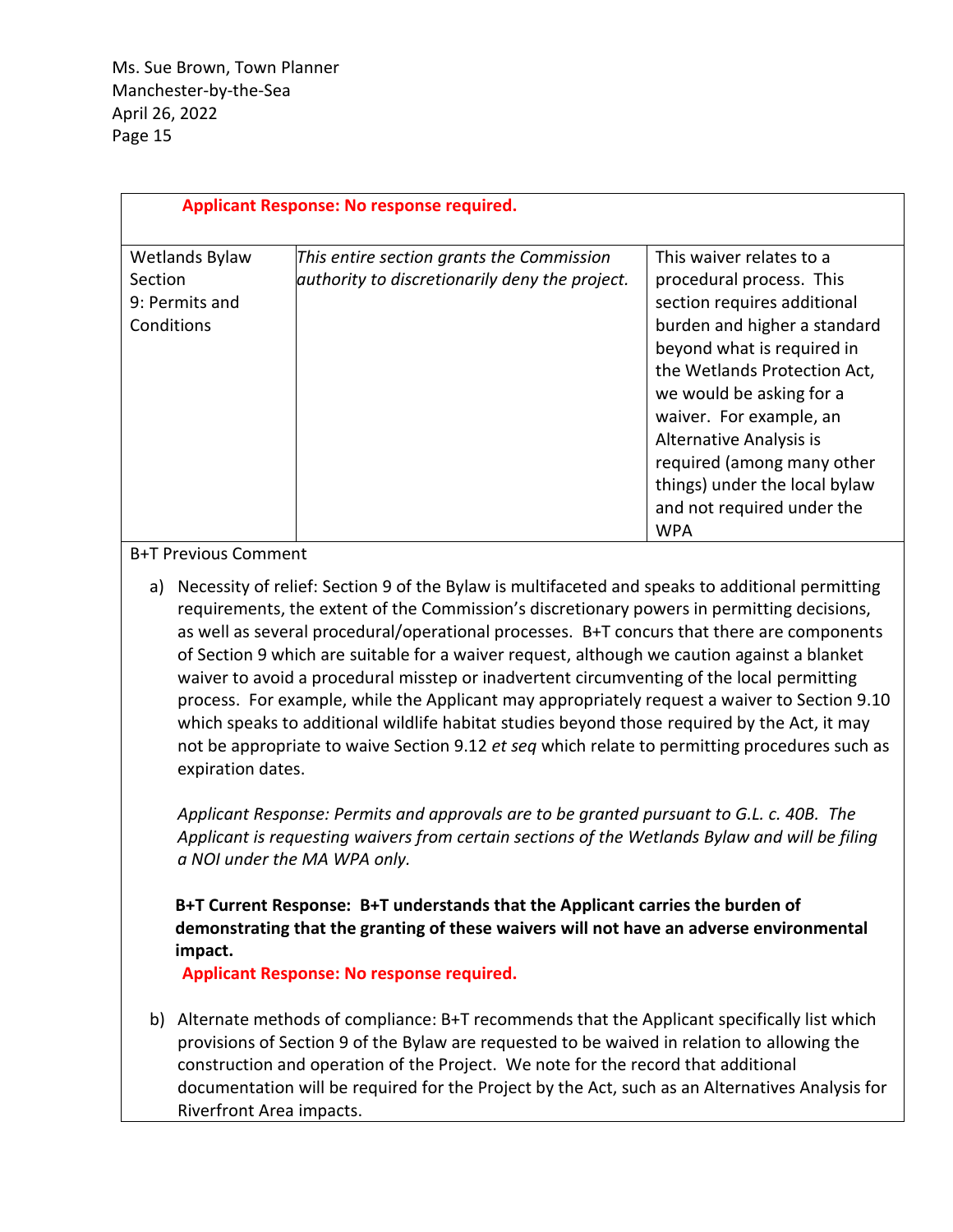> *Applicant Response: The applicant is requesting a waiver from the entire section as described above. The applicant team will submit all necessary information and plans pursuant to the WPA as part of the NOI filing with the MCC under the MA Wetlands Protection Act.*

> **B+T Current Response: Granting of this waiver would remove the majority, if not all, of the local filing requirements of the Bylaw, which appears to be the Applicant's intent with the waiver request.**

**Applicant Response: No response required.** 

c) Adverse impact of approval: This can be evaluated once the waiver request is refined. At a minimum the Town may request the documents related to the appropriate resource area performance standards of the Act which are mirrored by the Bylaw. For example, an Alternatives Analysis for Riverfront Area impacts will need to be provided in conformance with the Riverfront Area performance standards (310 CMR 10.58(4)(c)).

*Applicant Response: Please refer to refinements included In the April 5th waiver request list. Wetlands Regulations*

**B+T Current Response: Acknowledged. The Applicant is requesting a waiver from the entirety of Section 9 of the Bylaw. B+T recommends the Applicant further consider if there is a scenario where an OOC under the Bylaw could be sought that would not jeopardize the feasibility of the Project.** 

 **Applicant Response: We are requesting waivers to maintain the project feasibility and allow the project to be built as proposed, while demonstrating that the project will not adversely impact the interests protected under the local bylaw. As noted above, we are not submitting an NOI under the local bylaw in that the ZBA's jurisdiction assumes all such authority, subject to the waivers that are warranted under G.L. c. 40B**

| Wetlands      | "No Disturb Zone" means the thirty (30) feet   | The Applicant requires this   |
|---------------|------------------------------------------------|-------------------------------|
| Regulations   | horizontally landward of those Resource        | waiver to allow for a sewer   |
| Section 2.18: | Areas included in Sections 2.18.1and 2.18.2    | pipe to cross the resource    |
| Definitions   | in which there shall be no Alteration. The No  | area to provide access to the |
|               | Disturb Zone includes the area thirty (30)     | rear leaching field. The      |
|               | feet horizontally landward of: 2.18.1 - the    | Applicant will NOT need this  |
|               | edge of any salt marsh, freshwater wetland     | waiver if the Town allows the |
|               | or vernal pool; or 2.18.2 - the top of coastal | Applicant to connect to       |
|               | bank, or the top of the bank of any stream or  | municipal sewer.              |
|               | river                                          |                               |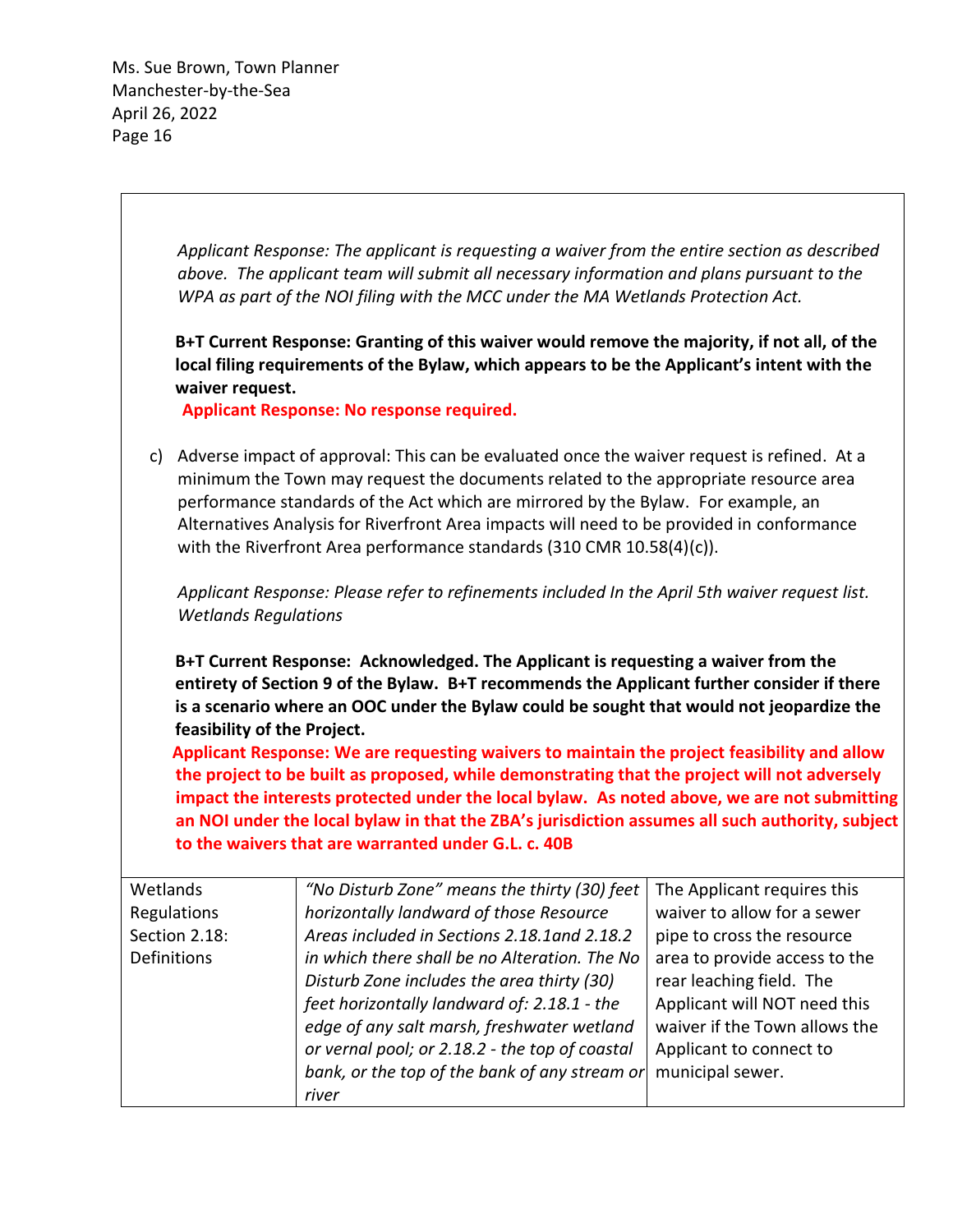B+T Previous Comment

a) Necessity of relief: If a tie-in to the municipal sewer system is not available, then at least temporary wetland impacts will be required to achieve the noted connection given the configuration of the available uplands. However, the requested waiver is from the definitions section, which does not in and of itself impose requirements. Therefore, we recommend that the Applicant evaluate whether the intended waiver request is instead from Sections 4.1 (which disallows certain alterations) and 4.4 (which specifies that adverse effect is presumed for alteration within 30 feet of certain resource areas).

*Applicant Response: Please refer to the April 5th waiver request list. The Applicant is proposing to connect to municipal sewer eliminating the need to cross a resource area with a sewer line.*

**B+T Current Response: If municipal sewer connection is available, the Applicant will no longer be requesting this waiver.** 

**Applicant Response: No response required.**

b) Alternate methods of compliance: If routing the pipe off-site or connecting with municipal sewer is not achievable, then an alternate method of compliance does not appear feasible given the anticipated size of the on-site treatment system to accommodate the number of proposed units.

*Applicant Response: The project is now connecting to municipal sewer.*

**B+T Current Response: B+T acknowledges that the Project now proposes connecting to the municipal sewer system.** 

**Applicant Response: No response required.**

c) Adverse impact of approval: The Act provides the MCC with the ability to permit resource area disturbances subject to specific performance standards. Impacts will need to be quantified in terms of the temporality of impacts (permanent or temporary), and how they will be either replicated (if permanent) or restored (if temporary). We recommend that the Applicant clarify if and how they will restore the BVW and No Disturb Zones to predisturbance conditions.

*Applicant Response: The Applicant team will clarify the temporary and permanent impacts and restoration/mitigation efforts as part of the NOI process before the MCC under the MA Wetlands Protection Act.*

**B+T Current Response: Our original comment largely related to previously proposed**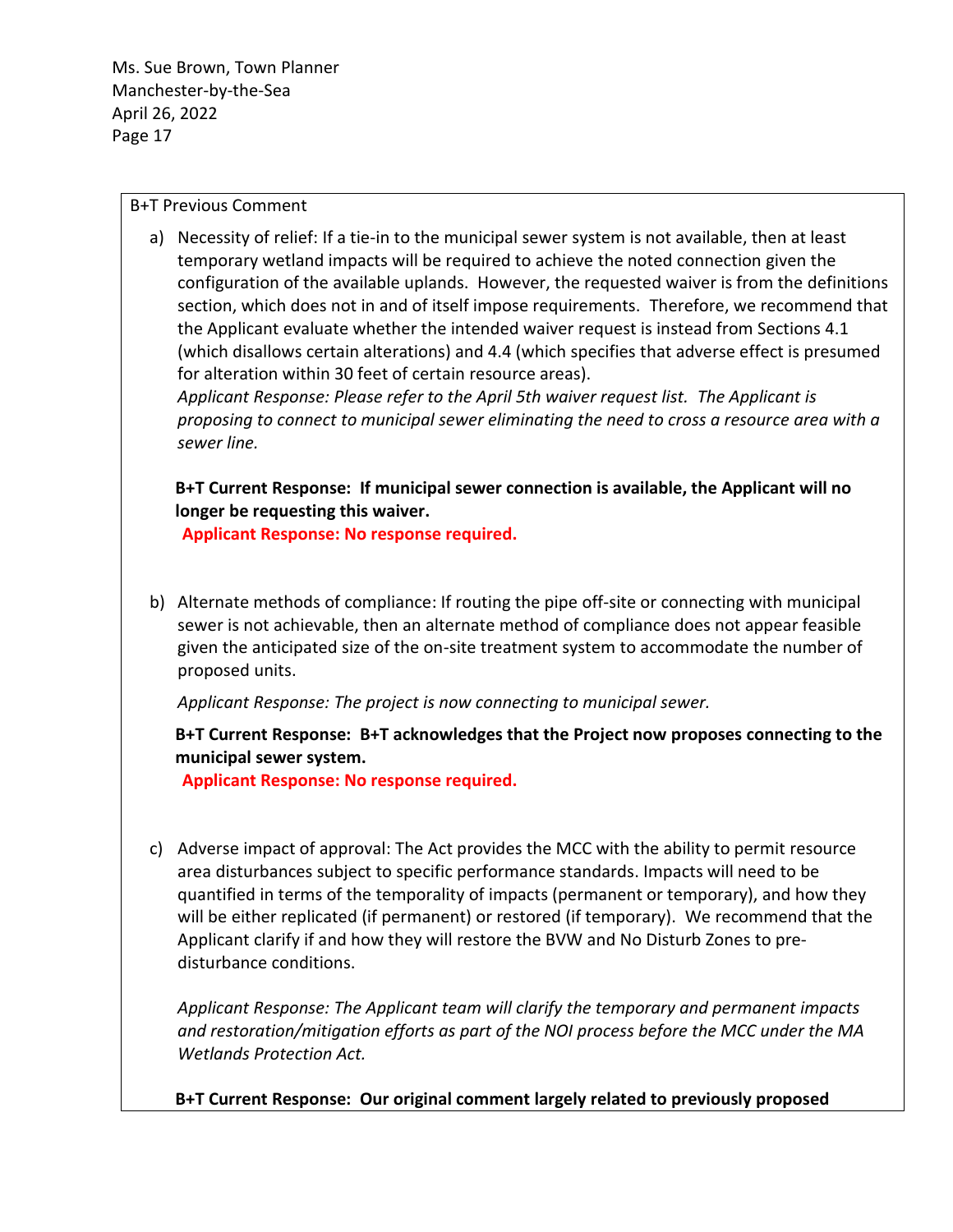> **wetland impacts, which have been eliminated with the connection to municipal sewer. Applicant Response: No response required.**

#### **Bylaw and Regulation Comments**

2. The Applicant has not requested a waiver from the 50-foot No Build Zone as defined in Section 2.17 of the Bylaw's Regulations. B+T understands that the applicability of this No Build Zone may not be necessary if a waiver is granted to the 100-foot boundary extension to the MAHW of PVPs and CVPs. However, if this waiver request is needed, B+T recommends that the tabulated waiver requests be updated accordingly. *Applicant Response: Please refer to the April 5th updated waiver list.*

**B+T Current Response: Acknowledged. The Applicant has updated the Waiver Request list to include these jurisdictional setbacks. Applicant Response: No response required.**

3. If BVW impacts associated with the directional drilling of the wastewater line are not temporary in nature, then wetland replication will be required under the Act and the Bylaw. If the design scenario envisions permanent impacts, we note that Section 9.4 of the Bylaw's Regulations requires a higher threshold of replication than what is required by the Act (unless a waiver is granted).

*Applicant Response: As shown on updated plans dated 3/23/22 and narrative dated 3/25/22, the applicant plans to connect to municipal sewer, therefore no BVW impact is required or proposed.*

**B+T Current Response: Acknowledged. Since connection to municipal sewer is proposed, a further analysis of BVW impacts for directional drilling is unnecessary. Applicant Response: No response required.**

4. If a waiver to the 100-foot boundary extension of Vernal Pool boundary is not granted, the Applicant will be required to provide an Alternatives Analysis pursuant to the Vernal Pool Performance Standards in Section 9.7 of the Bylaw's Regulations.

*Applicant Response: Please refer to refinements included in the April 5th updated waiver list. The Applicant's consultants will demonstrate that the project will not have an adverse impact on CVP or other jurisdictional resource areas*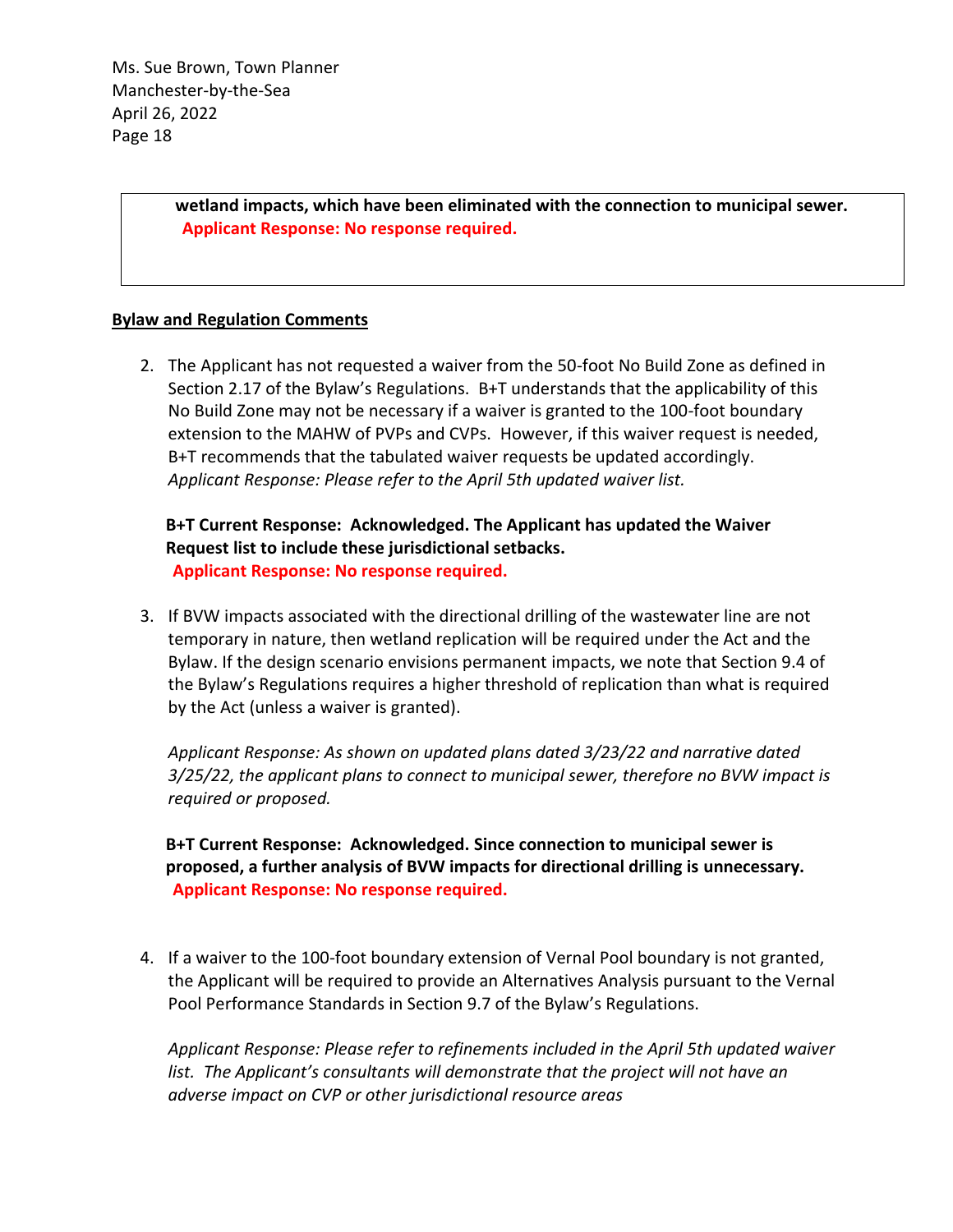> **B+T Current Response: B+T understands from this verbiage that a quantification of impacts on the CVP and other jurisdictional resource areas is forthcoming. We encourage the Applicant to consider the ways in which compliance with local requirements, such as the aforementioned Alternatives Analysis, can be included in the supplemental information to the Town.**

**Applicant Response: The Applicant will not be preparing an alternatives analysis for the vernal pools as part of the NOI as that is not required under DEP regulations. The Applicant will not be submitting an alternative analysis during the public hearing process.** 

5. The Applicant requests a waiver to Section 4.4.2 of the Bylaw as tabulated above. We note that this waiver request should also address Section 10 of the Bylaw's Regulations, which also provides language establishing the 30-foot No Disturb Zone and 50-foot No Build Zone.

*Applicant Response: Please refer to refinements included in the April 5th updated waiver list. The Applicant's consultants will demonstrate that the project will not have an adverse impact on CVP or other jurisdictional resource areas* **B+T Current Response: Acknowledged. The Waiver Request has been updated to request relief from Section 10.**

**Applicant Response: No response required.** 

6. It appears that the Site's hydrology as well as that of wetland resource areas may change due to increases in peak rates of runoff in the post-Project condition as compared to existing conditions. B+T notes that Section 2.2.2 of the Bylaw includes specific language for interpreting alterations with relation to drainage, flow patterns, flood retention, etc.

*Applicant Response: A revised drainage report prepared by Allen & Major Associates, Inc., dated 3/23/22 has been submitted to the town and the ZBA.*

**B+T Current Response: B+T recommends that the Applicant consider whether or not a Waiver is also required from Section 2.2.2 of the Bylaw or provide some additional commentary on changes to drainage or flow patterns, particularly in the areas where the A Series wetland is used a design point in the drainage analysis.**

**Applicant Response: The Applicant will update waiver list to include Section 2.2.2 of the Bylaw. This waiver is required due to the changing of drainage and flow patterns on the site. The required removal and addition of various materials for the project will change the existing drainage characteristics and flow patterns currently found on-site and these changes are necessary to construct the project will still**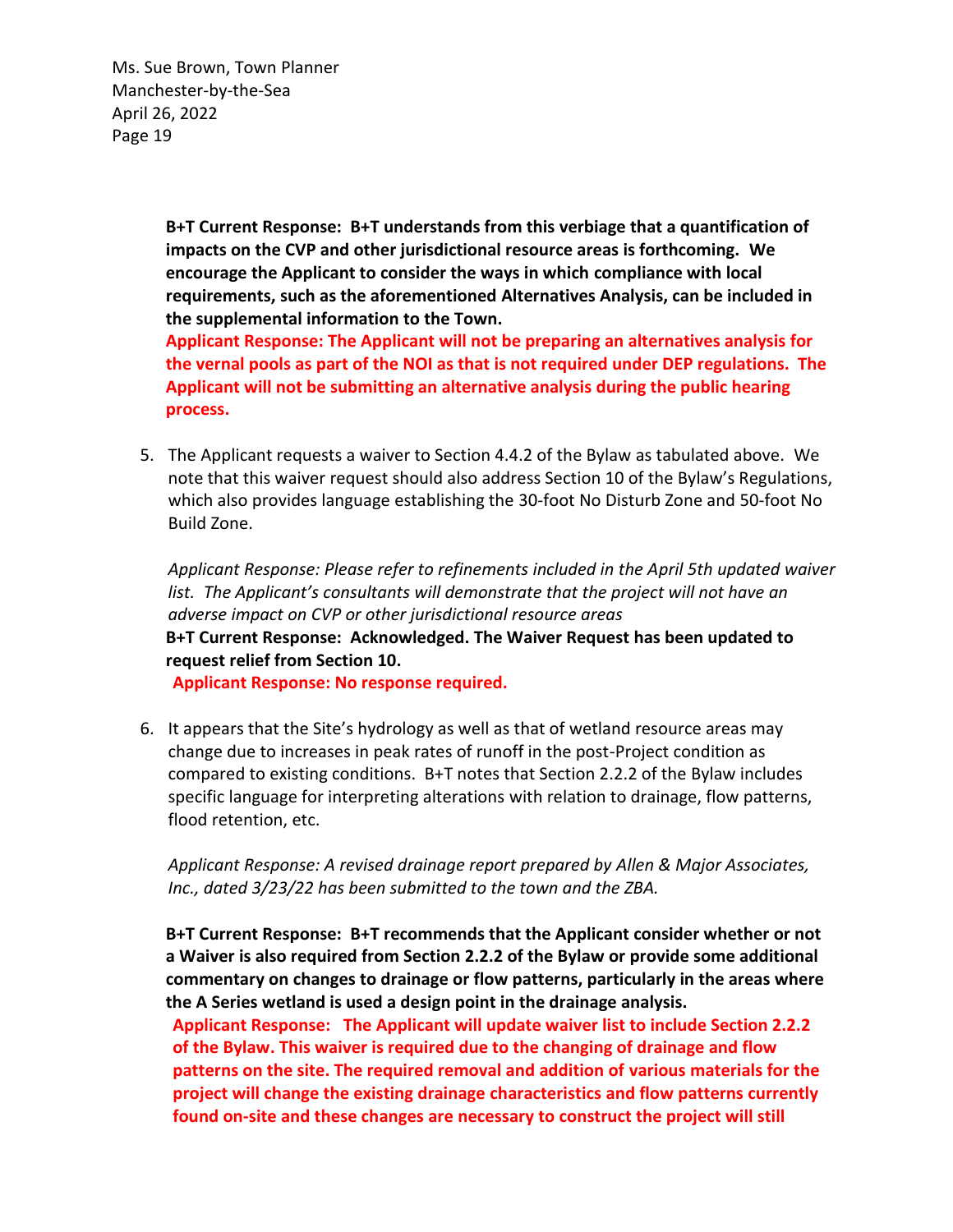> **meeting DEP regulations. Since the site is undeveloped, any work could have the potential to change existing drainage characteristics and drainage patterns. Failure to grant this waiver would make the project unbuildable because change to existing conditions is required.**

#### **Wetland Resource Area Comments**

7. Quantification of the proposed resource area impacts will be required prior to filing with the MCC. B+T recommends that these resource area impacts be quantified during this permitting stage to facilitate Project evaluation.

*Applicant Response: The proposed resource area impacts will be quantified as part of the filing of the NOI under the Wetlands Protection Act with the MCC.*

**B+T Current Response: Acknowledged. Applicant Response: No response required**

8. Quantification of the total on-site Riverfront Area and proposed impacts within the inner and outer 100 feet of Riverfront Area has not been provided at this time. Prior to submission to the MCC, these impact numbers will need to be itemized to assess compliance with the Riverfront Area performance Standards (310 CMR 10.58 *et seq*).

*Applicant Response: Riverfront area and associated impacts will be quantified, and compliance assessed with the relevant performance standards as part of the filing of the NOI under the Wetlands Protection Act with the MCC.*

**B+T Current Response: Acknowledged. Applicant Response: No response required**

9. An Alternatives Analysis pursuant to 310 CMR 10.58(4)(c) will need to be included in supporting documentation when the Project is reviewed by the MCC, regardless of whether or not a waiver to the Alternatives Analysis required under the Bylaw is granted.

*Applicant Response: Applicant team will provide any necessary alternatives analysis pursuant to 10.58(4)(c) as part of the filing of the NOI under the Wetlands Protection Act with the MCC.*

**B+T Current Response: Acknowledged. Applicant Response: No response required**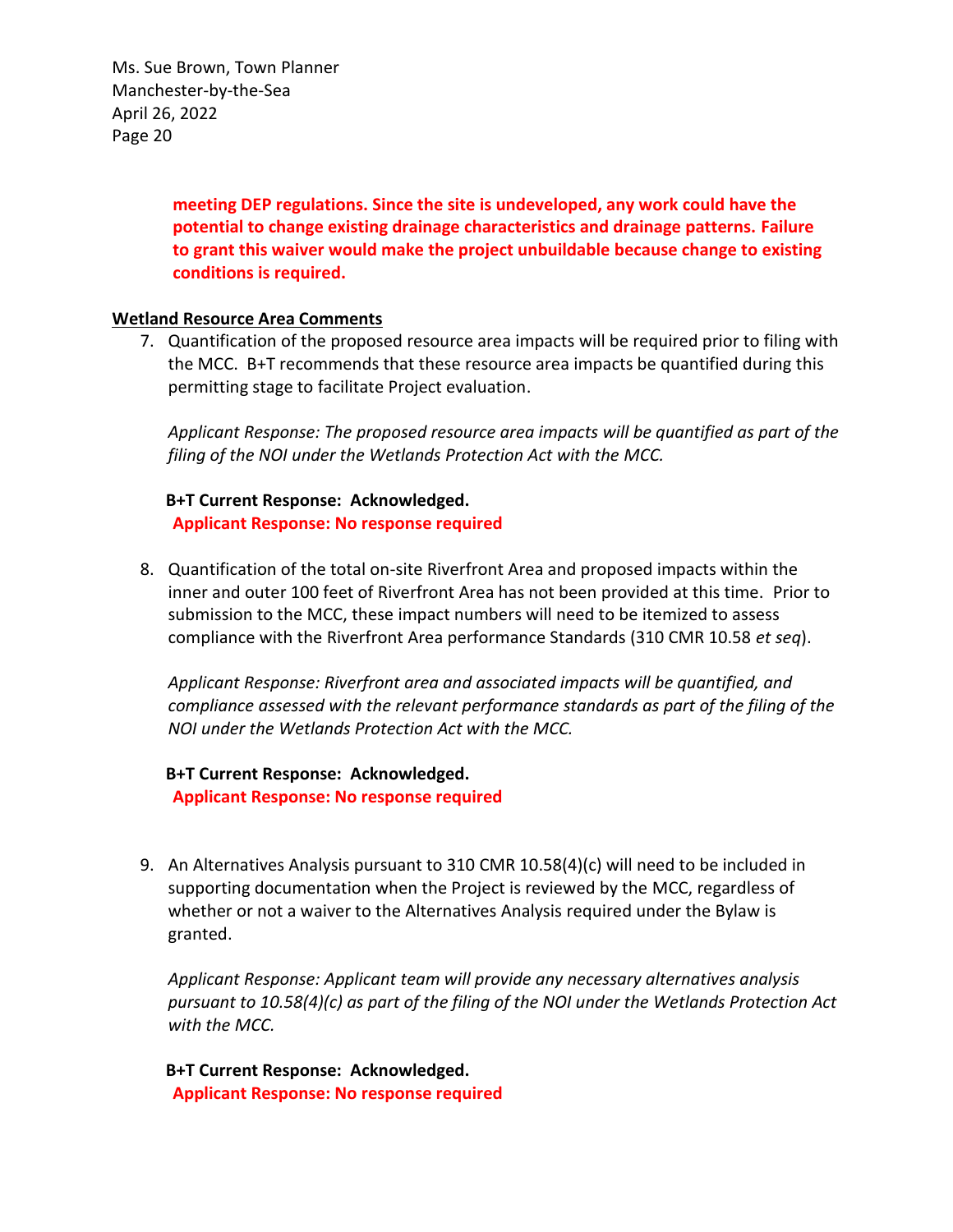> 10. There are Critical Areas present on and proximate to the Site, including the watershed to a Coldwater Fishery and to the PVPs and CVPs. We recommend that the Applicant provide information as to how the Project will avoid impacts to these Critical Areas. Sawmill Brook, the designated Coldwater Fishery, according to the MA Division of Fisheries and Wildlife, is one of the few remaining waterways in northeastern Massachusetts with adequate water quality (namely temperature) to support a wild brook trout population. Such evaluation should include but not be limited to evaluation of potential water quality, including thermal, impacts to the brook from the stormwater and wastewater systems, for example, or avoidance thereof. If impacts are unavoidable, the Applicant should demonstrate why the need for this affordable housing Project outweighs such impacts.

*Applicant Response: A revised drainage report prepared by Allen & Major Associates, Inc., dated 3/23/22 has been submitted to the town and the ZBA. The Applicant's consultants will demonstrate that the project will not have an adverse impact on CVP or other jurisdictional resource areas.*

**B+T Current Response: We acknowledge that the revised March 23, 2022 drainage report has been provided. However, will the Applicant undertake any additional hydrologic analyses to identify and potentially mitigate impacts to Critical Areas? We also understand that the revised drainage report investigates Wetland Series A as a design point, but have the other? PVPs and CVPs been investigated individually to ascertain pre- and post-development hydroperiods?**

#### **Applicant Response:**

**The applicant had taken great care to design a stormwater management system that will mitigate the potential impact of the proposed projects impact on the surrounding cold-water fishery and vernal pools.**

**Per MassDEP stormwater standard, the proposed stormwater management system (SMS) has been designed to meet the "Best Management Practices (BMPS) for Cold Water Fisheries" by proposing removal of at least 44% of the total suspended solids prior to discharge to the infiltration systems, by providing greater than 80% TSS removal prior to discharge, and providing a water quality volume greater than 1.0 inch of runoff times the imperious area of the post-development project site. The proposed SMS provides a cold-water fishery treatment train including deep sump catch basins, proprietary separators, filtering bioretention and exfiltrating bioretention areas to mitigate the projects impact to the cold-water fishery. Per MassDEP stormwater standard the proposed stormwater management system (SMS) has been designed to meet the BMPs for "Stormwater Discharges Near or To … Vernal Pools" by proposing BMPs be set back at least 100 from a certified vernal pool, remove at least 44% of the total suspended solids prior to discharge to the infiltration**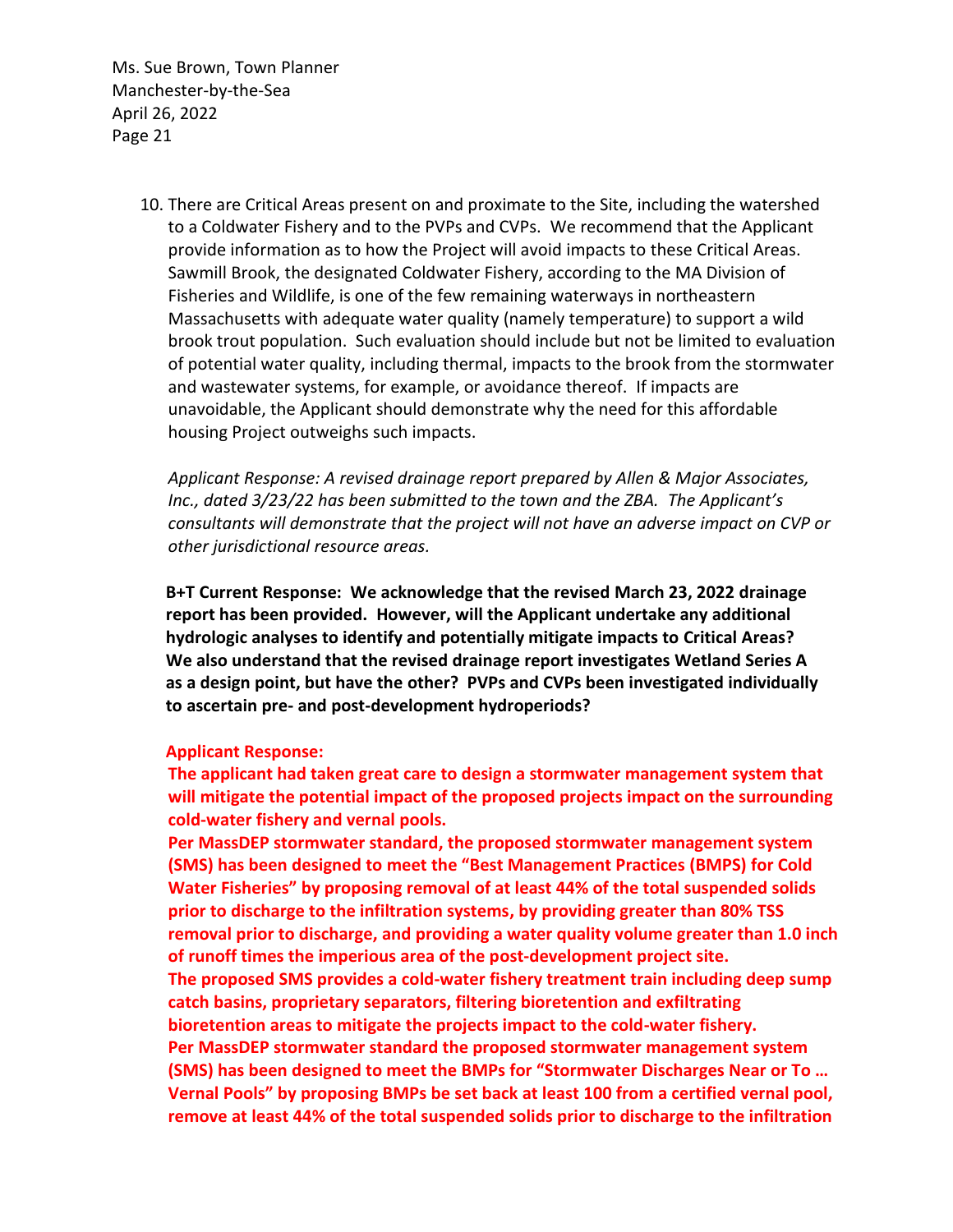> **systems and provide a water quality volume greater than 1.0 inch of runoff times the imperious area of the post-development project site.**

> **The proposed SMS provides a vernal pool treatment train including deep sump catch basins, proprietary separators, exfiltrating bioretention areas and underground infiltration systems to mitigate the projects impact to the vernal pools. The Applicant has studied the effects the project has to interior vernal pools. Watershed E-4B has been included in the updated model to illustrate the watershed to the two vernal pools in wetland A more accurately. The existing watershed is 248,398 SF. Of the existing 248,398 sf of existing watershed only 4% (10,064 sf) is proposed to be impervious in the post development conditions, illustrating the projects minimal impact to the groundwater of this vernal pool. This has been mitigated by the proposed underground Infiltration System #2 (UIS#2) which collects that impervious area and infiltrates it back into the ground. UIS #2 is located completely within Existing Watershed E-4B. In addition to the infiltration system mitigation, the total surface runoff area of the proposed condition will be at least 242,609 sf (P-4B & P-18), which will at least match the surface runoff of existing conditions.**

**Per the MassDEP Stormwater Handbook "Water budgeting analysis is not required, if the recharge is directed to the same subwatershed where the impervious surfaces are proposed."**

**The Applicant has mitigated the projects minimal impacts on wetland A.** 

11. Not all of the vernal pool boundaries constraining the development area are shown or delineated on the Plans. As much of the conversation surrounding the waiver request is based on the boundary of vernal pools as expanded by the Bylaw, these boundaries should be delineated to fully understand the necessity of the waiver request.

*Applicant Response: The vernal pools to the north and west of the site have been delineated and shown on site plans dated 3/23/22. The remaining 2 PVPs (VP A North and a VP south of VP A South) were delineated on 4/1/22 and will be shown on a future plan.*

**B+T Current Response: Not all of the PVP delineations are shown on the submitted plan set at this time. We recommend that the plans be updated to reflect the newly delineated PVPs.** 

**Applicant Response: Delineations of all PVPs within A series are shown on the Existing Conditions Plan sheet V-101, revised through May 19th 2022.**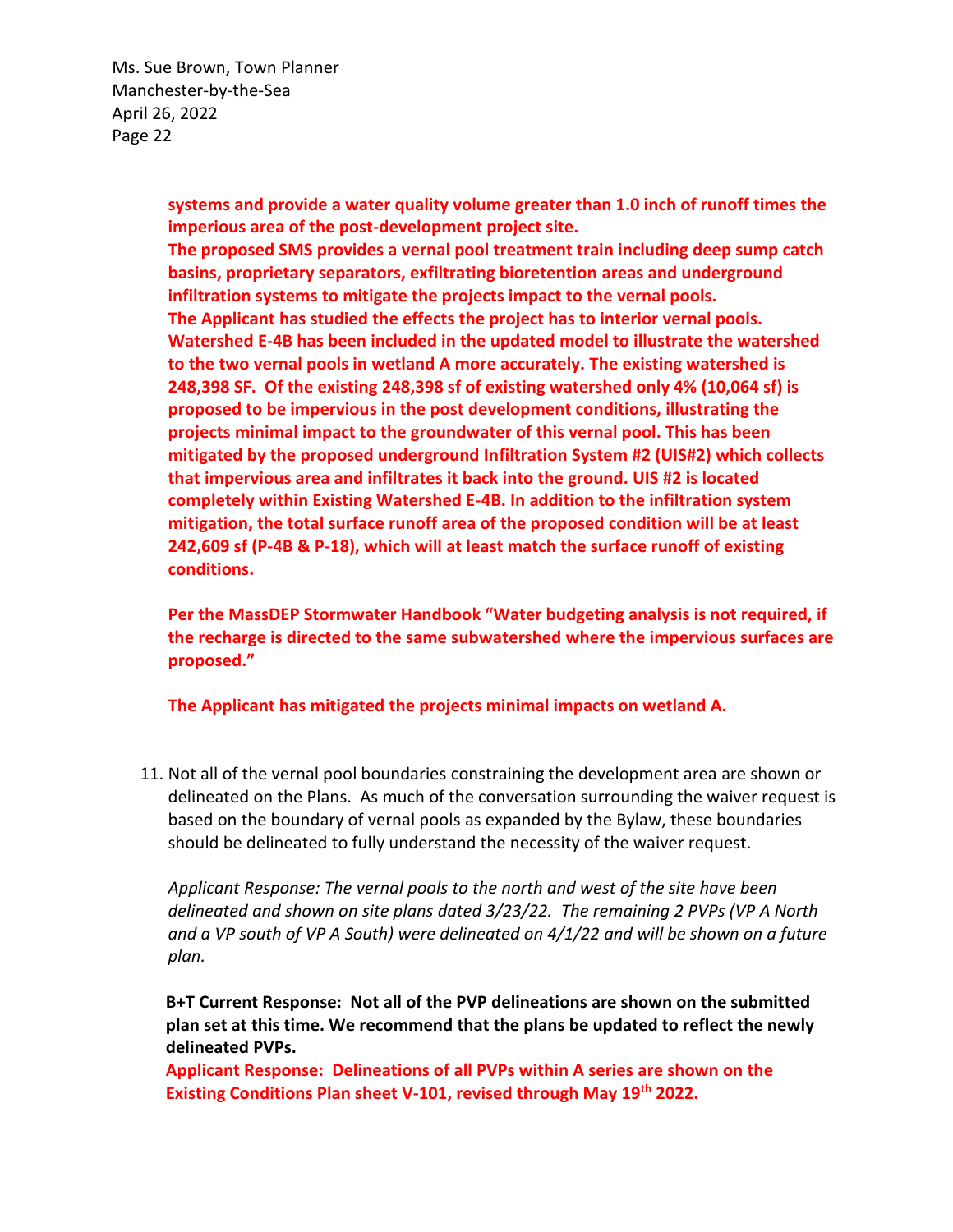> For planning purposes, B+T generally agrees with the approximation of Vernal Pool A North's southwest boundary (closest to the proposed wastewater line). Based on our field reconnaissance, there appears to be an elevated landform within the BVW between flags A27 and A50 that divides the vernal pool boundary from the southwest portion of the wetland system. This elevated landform is vegetated with mature eastern hemlock (*Tsuga canadensis*) and yellow birch (*Betula alleghaniensis*). B+T recommends that the unflagged vernal pool boundaries be delineated to the extent that they constrain the Project.

*Applicant Response: This vernal pool boundary was delineated on 4/1/22 and can be shown on an updated plan set.*

# **B+T Current Response: B+T recommends that this delineation be reflected on an updated plan set.**

**Applicant Response: Delineations of all PVPs within A series is shown on the Existing Conditions Plan sheet V-101, revised through May 19th 2022.**

12. During the February 9, 2022 site visit, it was mentioned that the C-Series upland feature was determined to not qualify as ILSF. B+T recommends that the supporting ILSF calculations be provided to the Town to document that this feature does not qualify as a wetland resource area pursuant to 310 CMR 10.57 *et seq*. Based on the conditions of the soil and surrounding vegetation, B+T concurs that this topographic depression does not appear to qualify as an Isolated Vegetated Wetland.

*Applicant Response: The C-series feature was already determined by Goddard and confirmed by Michael DeRosa, the Peer reviewer during the ANRAD phase, and accepted with the issuance of the ORAD.*

**B+T Current Response: The ORAD specifies that not all wetland resource areas onsite were investigated (See Findings of Fact No. 2), nor were ILSF calculations provided for the potential C Series feature. Although we acknowledge that this area was not holding any water in recent site visits (April 22, 2022), true confirmation that this area is not ILSF requires an engineering calculation, as noted in Goddard Consulting, LLC's Wetland Delineation Report dated November 27, 2019. Applicant Response: The Applicant has completed engineering calculations and has determined the area does not qualify as ILSF. During the 1-year-storm event the Cseries feature collects 5,706 cubic feet (0.13 acre-feet) which is less than the required volume of ¼ acre-feet to an average depth of six inches.** 

13. The Federal Emergency Management Agency's (FEMA) Flood Insurance Rate Maps (Panel Nos. 25009C0432G and 24009C0434G) depict a flood zone (Zone A; Base Flood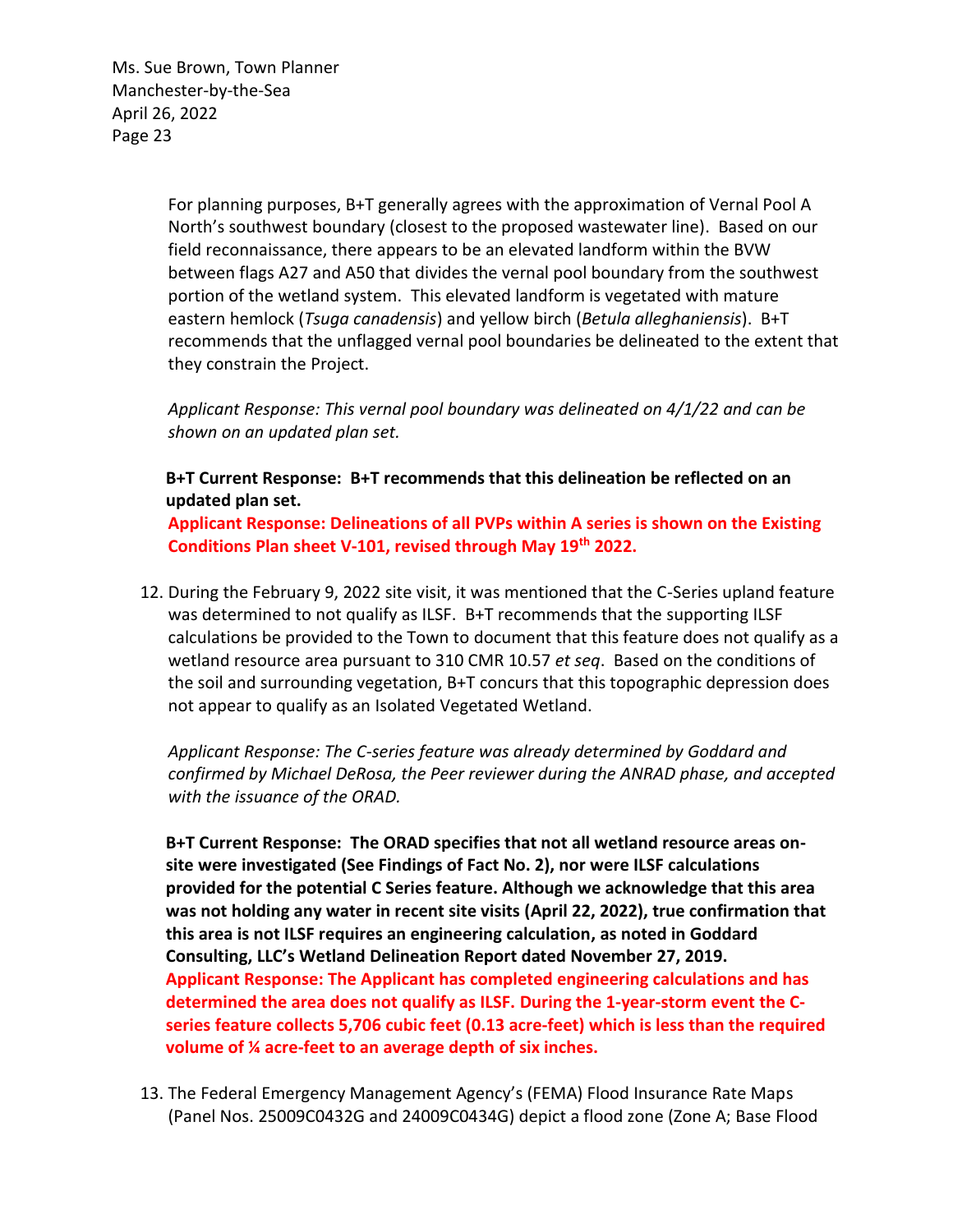> Elevation Unknown) bounding the Property to the north. B+T recommends that the Applicant provide information evaluating whether a flood study is necessary to determine if the Zone A constrains the Property and reflect on the Plans.

*Applicant Response: The FEMA flood zone A is shown on updated plans dated 3/23/22.*

**B+T Current Response: We acknowledge that the FEMA Zone A line has been transposed on the plan set. However, we recommend that the rationale for not performing a flood study be provided as the Zone A is not set to a specific elevation in the FEMA mapping.**

**Applicant Response: The flood line does not fall within our property and is at a lower elevation than any of the significant work being undertaken on the site.**

14. A number of wetland flags are missing in the field or have fallen. We find that this is common for a wetland delineation that is a few years in age. As we are in general agreement with the wetland boundary where flags were missing (as referenced in the ORAD), B+T recommends that any absent flagging be re-hung prior to construction.

*Applicant Response: The missing wetland flags can be re-hung prior to construction.*

### **B+T Current Response: Acknowledged. Applicant Response: No response required**

15. Based on our February 9, 2022 field review, it appears that an intermittent stream flows south from the B-Series wetland which is currently mapped as ILSF and a CVP. It appears that this intermittent stream feature was originally delineated as part of the ORAD process (Plan Date September 21, 2020 from Allen & Major Associates, Inc.) with flags B-14 through B-24, but does not appear to be explicitly indicated in the ORAD as confirmed. We recommend that the Bank of this intermittent stream exiting the wetland system be accounted for as part of the contemporary delineation. We further recommend that this B-Series wetland resource area be recognized on the plans as BVW given its association with this surface water feature (see 310 CMR 10.55(2)(a).

*Applicant Response: This area is in the very southern portion of the site and is currently shown on plans using the accepted lines from the ORAD. The proposed project will not impact this area.*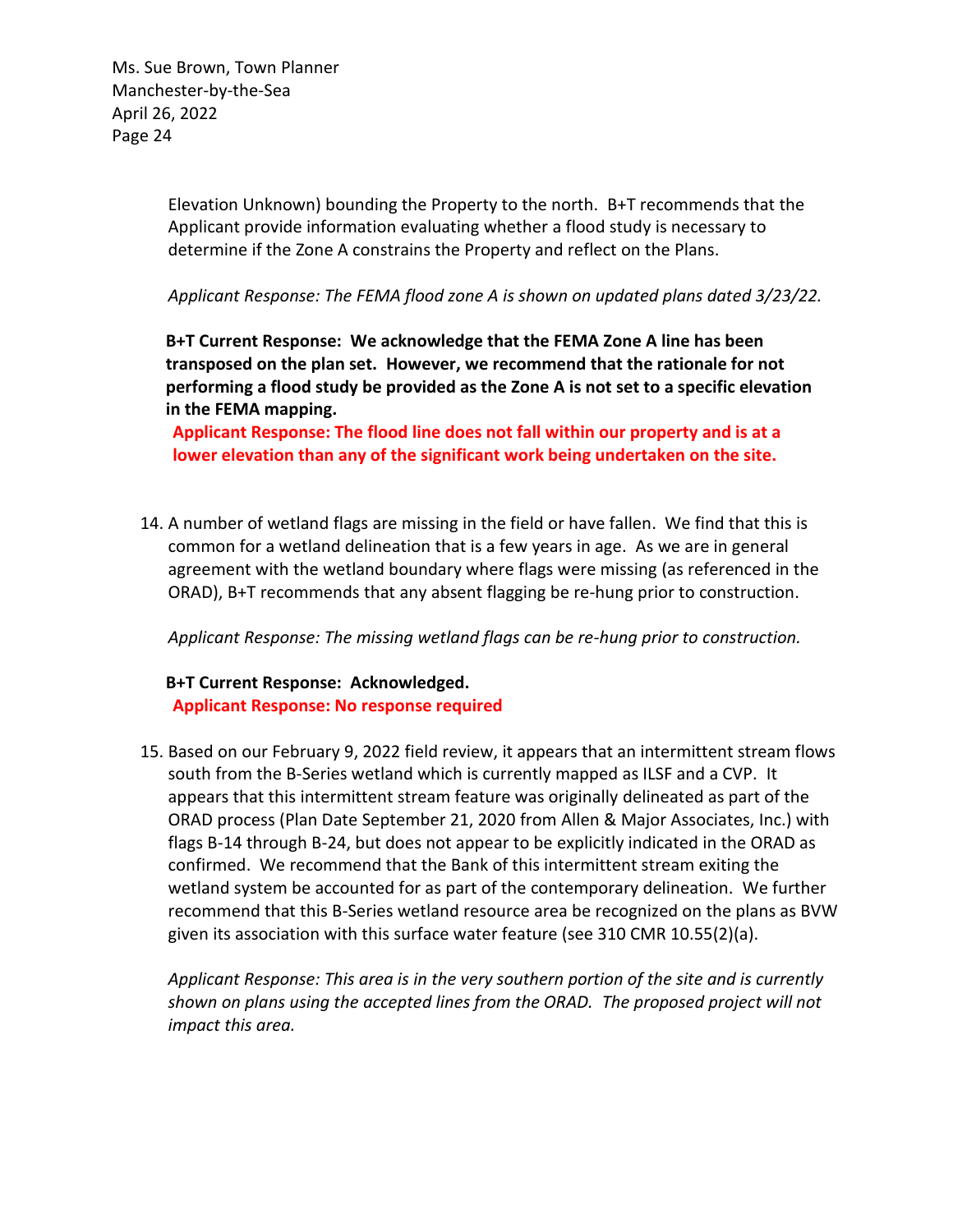> **B+T Current Response: We acknowledge that the B Series resource area and its associated Buffer Zone are outside of the limit of disturbance proposed with this Comprehensive Permit. We note for the administrative record that unidirectional flow south of the WF-B Series feature was observed on our February 9th and April 9th site visits, which may suggest that this wetland is BVW and not only an ILSF/Isolated Wetland. However, additional evaluation as to whether the channel connects to the wetland would be necessary to determine, which is not necessary given the location of this area in relation to the Project, and since this area will be held in conservation as part of the Project.**

**Applicant Response: No response required**

#### **Development Plans and Additional Site Comments**

16. Based on the plan notes (Sheet C-104), directional drilling appears to be the preferred option for crossing the A-Series BVW. Will this drilling require disturbance to the surface of the BVW? Will the potential for ledge or glacial erratics impact the viability of directional drilling? And if drilling is the confirmed strategy, will this impact the subsurface hydrology of the BVW with relation to the Vernal Pool Habitat?

*Applicant Response: The project now proposes to connect to municipal sewer; therefore the impacts referenced are no longer applicable.*

#### **B+T Current Response: Acknowledged. Applicant Response: No response required**

17. Given the significant presence of PVPs and CVPs within and bounding the Property, we recommend the Applicant consider time-of-year restrictions for certain activities which may impact Vernal Pool Habitat, such as the directional drilling of the A-Series BVW.

*Applicant Response: The Applicant believes there is no basis for a time-of-year construction restriction based upon the proposed design and transition to municipal sewer.*

**B+T Current Response: Given the significant presence of CVPs and PVPs within and surrounding the locus, including proximate to proposed work, B+T recommends the Applicant provide information documenting why time-of-year restrictions are or are not necessary for certain construction activities proximate to the CVPs and PVPs. Applicant Response: With appropriately designed and installed erosion control, construction will not impact the CVPs or PVPs. The Applicant will endeavor to show construction means and methods for preserving the areas in question and those means and methods are not seasonal.**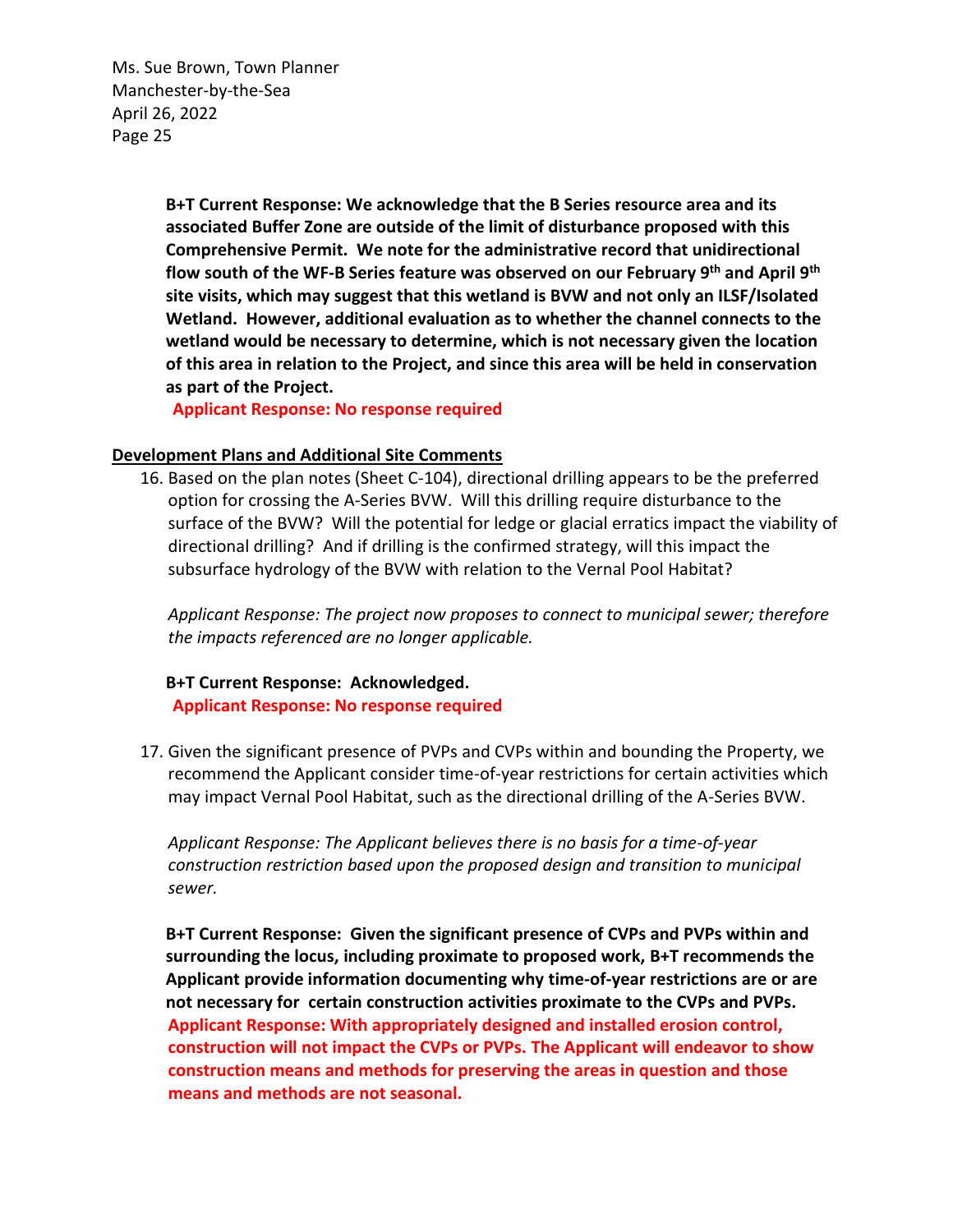> 18. B+T recommends that the Applicant include an invasive species management plan with respect to the Japanese knotweed (*Fallopia japonica*) on-site. Sheet C-101 (the Erosion Control Plan) denotes soil stockpiles to be centrally located on-site. If soil material from the proposed construction entrance (near the knotweed growth) is stored in these stockpile locations and handled elsewhere on-site, there is an opportunity for the knotweed to propagate in other portions of the Site that are undisturbed by this noxious species in pre-project conditions. These rhizomes are relatively disturbance tolerant and can spread vigorously when translocated.

*Applicant Response: The applicant will provide an invasive species management plan (ISMP) as a condition of the Comprehensive Permit or as part of the overall NOI submittal to the MCC under the MA Wetlands Protection Act.*

# **B+T Current Response: Acknowledged. Applicant Response: No response required**

19. We recommend that the Applicant evaluate whether snow storage areas can be maintained outside of areas subject to Conservation Commission jurisdiction, particularly the Riverfront Area and vernal pool areas.

*Applicant Response: As shown on the plans dated 3/23/22, sheet C-106 shows snow storage areas. No snow storage is planned to be stored in Riverfront Area. Please see the Memo from Allen & Major Assoc. dated 3/24/22 regarding snow storage on-site.*

# **B+T Current Response: Acknowledged. The plans have been updated to address snow storage with relation to resource areas. Applicant Response: No response required**

20. We recommend that the Applicant consider using native non-cultivars in the landscape design, but at a minimum that only native non-cultivars be planted within areas subject to Conservation Commission jurisdiction.

*Applicant Response: The Applicant will reflect this request to the greatest extent possible as part of any landscaping plans submitted to the WCC during the NOI process. The majority of the proposed plantings shown on the current plan are native or native cultivars.*

**B+T Current Response: Acknowledged. Applicant Response: No response required**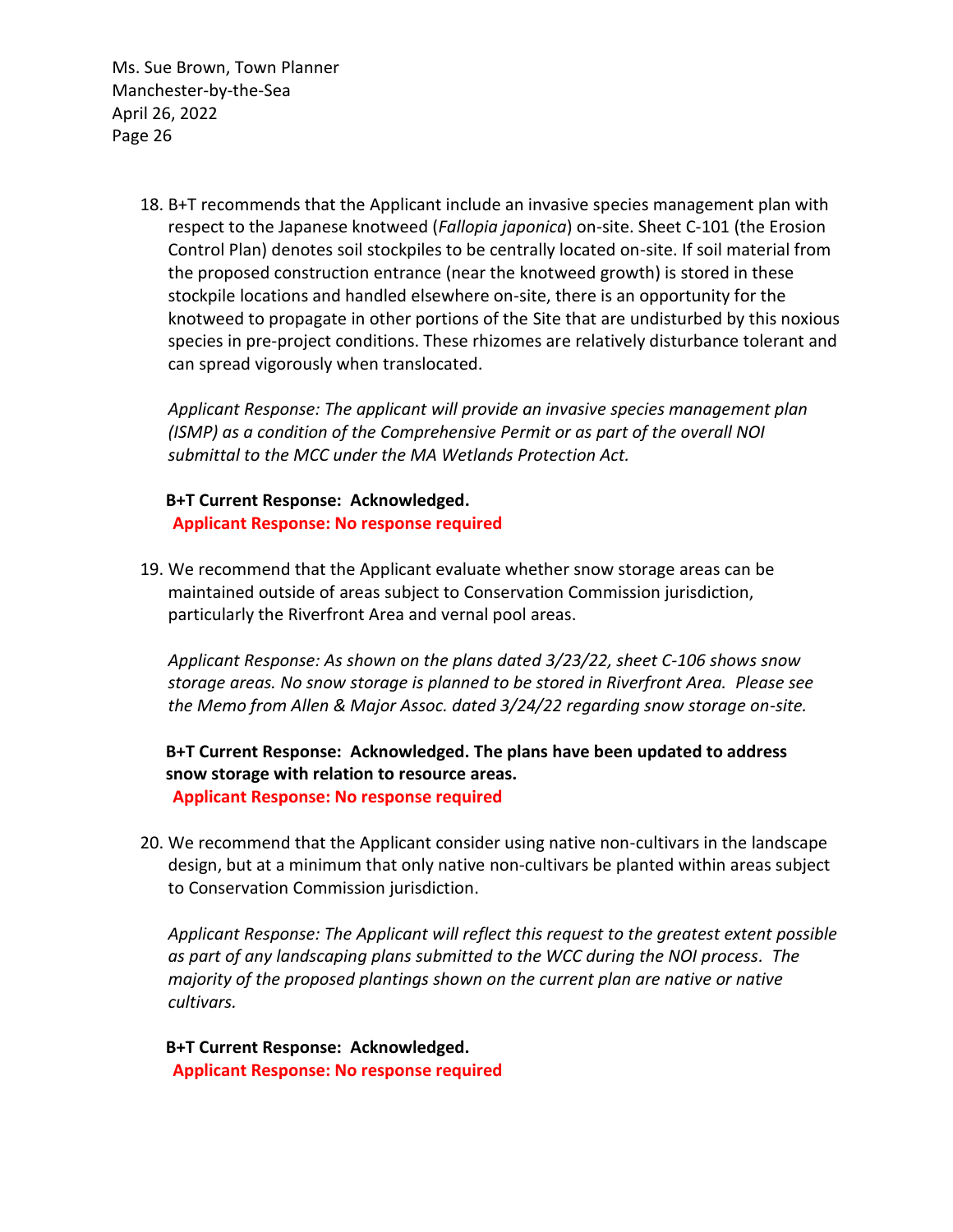> 21. As noted in our Engineering peer review letter dated March 4, 2022, we understand that the wastewater treatment facility will be subject to review by the Board of Health. We recommend that the Applicant provide documentation or confirmation that the wastewater treatment facility will meet applicable regulatory requirements, particularly with regard to water quality.

*Applicant Response: The wastewater treatment facility is no longer part of the project. The project now proposes to connect to municipal sewer.*

**B+T Current Response: Acknowledged. Applicant Response: No response required**

22. We recommend that the Applicant provide documentation indicating that the hydrology of the vernal pools will not be altered by the Project.

*Applicant Response: As it relates to the stormwater management system, the system has been designed to match the existing drainage patterns and volumes to the maximum extent possible. A hydrological study is no longer required as the leaching fields have been eliminated from the proposed infrastructure design.*

**B+T Current Response: Our original comment pertaining to the hydrology of the vernal pools was not limited to the leaching fields and should be interpreted as changes to groundwater recharge and overland flow. At a minimum we recommend the Applicant consider how treating the A Series Wetland as a singular design point may differ in interpreting the vernal pool hydrology as discrete entities in the overall watershed.**

**Applicant Response: The proposed project has studied the effects the project could have to interior vernal pools (A series) .** 

**Watershed E-4B has been included in the updated model to illustrate the watershed to the two vernal pools in wetland A more accurately. The existing watershed is 248,398 SF. Of the existing 248,398 sf of existing watershed only 4% (10,064 sf) is proposed to be impervious in the post development conditions, illustrating the projects minimal impact to the groundwater of this vernal pool. This has been mitigated by the proposed underground Infiltration System #2 (UIS#2) which collects that impervious area and infiltrates it back into the ground. UIS #2 is located completely within Existing Watershed E-4B. In addition to the infiltration system mitigation, the total surface runoff area of the proposed condition will be at least 242,609 sf (P-4B & P-18), which will at least match the surface runoff of existing conditions.**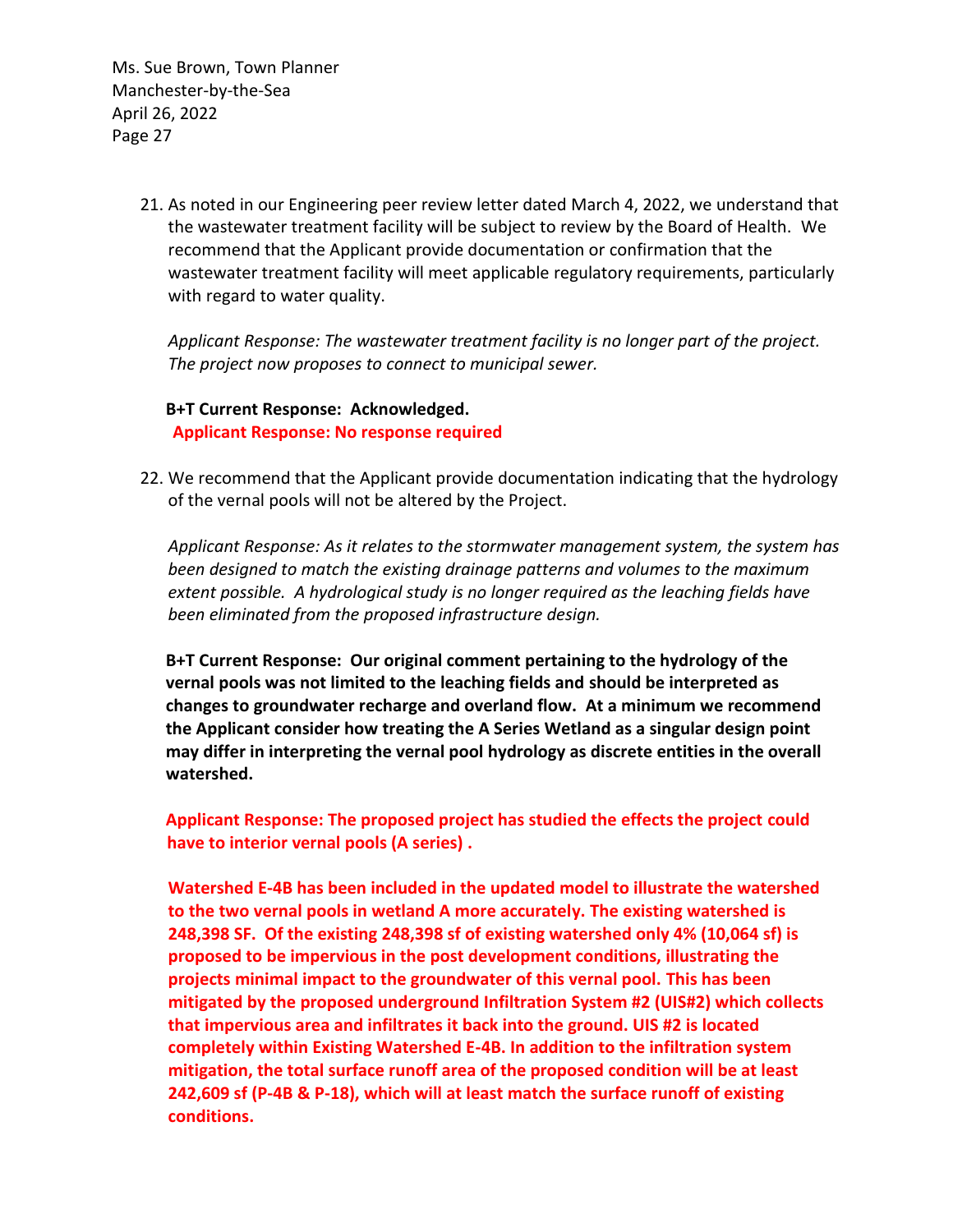> **Per the MassDEP Stormwater Handbook "Water budgeting analysis is not required, if the recharge is directed to the same subwatershed where the impervious surfaces are proposed."**

**The Applicant has mitigated the projects minimal impacts on wetland A.** 

23. We recommend that the Applicant document the need for both leaching areas, and if two are necessary, evaluate whether the southeasterly field can be relocated to the main limit of work. If not, the plans should be updated to reflect the impacts associated with the leaching field, which are not currently shown (e.g. tree clearing, grading).

*Applicant Response: The leaching fields are no longer needed since project is now proposing to connect to municipal sewer.*

**B+T Current Response: Acknowledged. Applicant Response: No response required**

24. We recommend that the viewport of Sheet L-200 be updated to depict the full limit of work, in order to ensure understanding of where lawn vs. meadow mix is proposed.

*Applicant Response: Updated landscape plans will depict lawn vs. meadow mix. The current viewport encompasses the proposed development area. Areas outside the developed area will remain in the existing natural condition.*

**B+T Current Response: B+T understands that these revisions are forthcoming. Applicant Response: No response required**

25. We recommend that the Applicant describe how wildlife corridors are being maintained, or if they are not, evaluate maintaining wildlife corridors across the Site, particularly between the southerly wetland system and northerly Sawmill Brook system.

*Applicant Response: The wildlife study will identify and quantify wildlife corridors, and provide an evaluation of the corridors, if present.*

**B+T Current Response: The aforementioned wildlife study is ongoing at the time this response letter is generated. B+T anticipates providing a separate review letter documenting our findings of the wildlife habitat evaluation once available. Applicant Response: No response required**